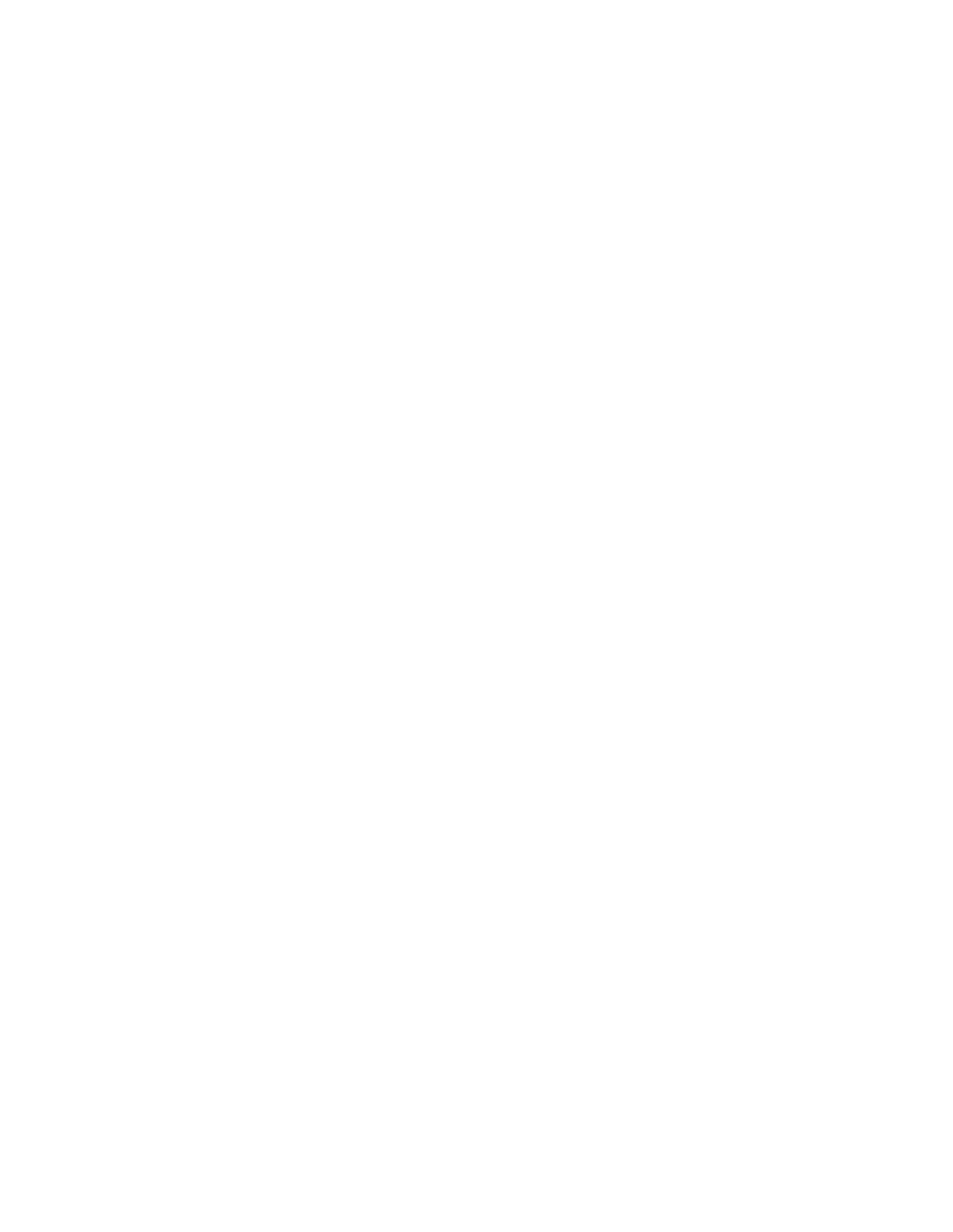# **Université de Montréal**

Faculté des études supérieures

Ce mémoire intitulé

# **The distribution of k-tuples of reduced residues**

présenté par

### **Farzad Aryan**

a été évalué par un jury composé des personnes suivantes :

Andrew Granville (président-rapporteur)

Andrew Granville

(directeur de recherche)

Mémoire accepté le: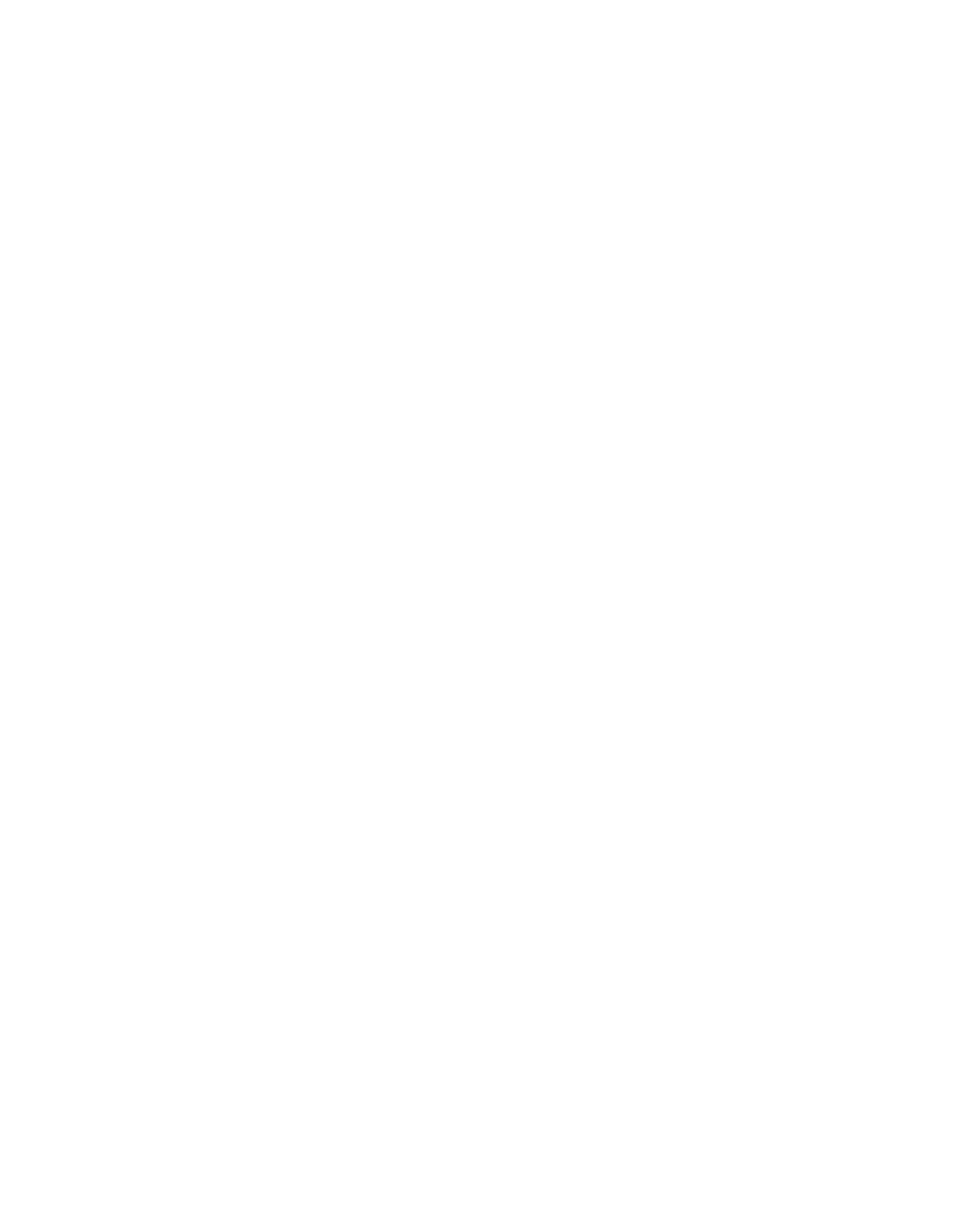# **CONTENTS**

| $\mathbf{Bibliography} \dots 33$ |  |
|----------------------------------|--|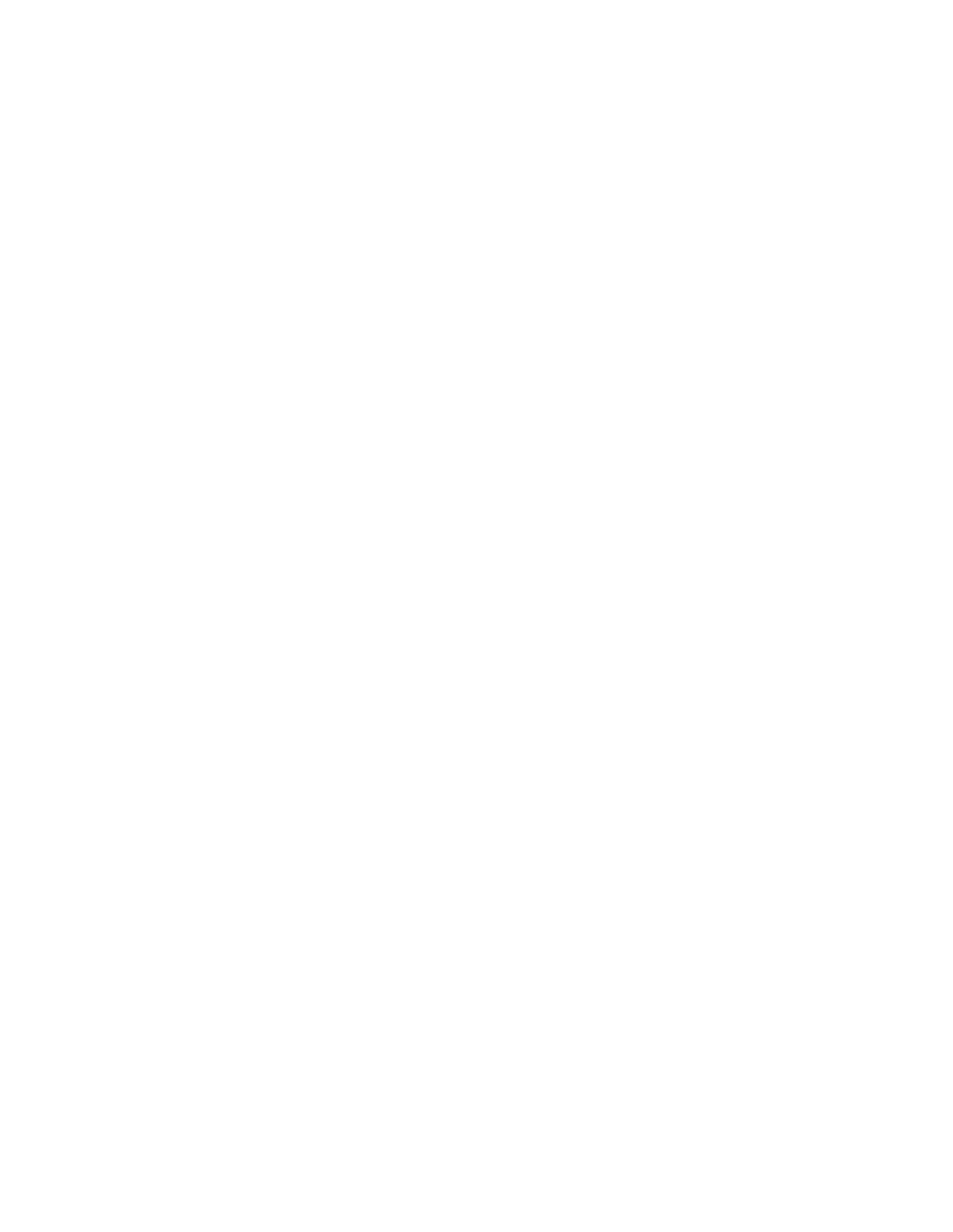# **ACKNOWLEDGMENTS**

I am grateful to my advisor Andrew Granville for his support and helpful comments. Additionally, I would like to thank Dimitris Koukoulopoulos and Vorrapan Chandee for their careful analysis of my thesis and their useful suggestions. Special appreciation for the Université de Montréal's staff, my colleagues and friends, Mohammad Bardestani, Francois Charette, Dimitri Dias, Daniel Fiorilli, Kevin Henriot, and Marzieh Mehdizadeh, for their support. Finally, I would like to dedicate my thesis in loving memory of my father whom I lost last spring.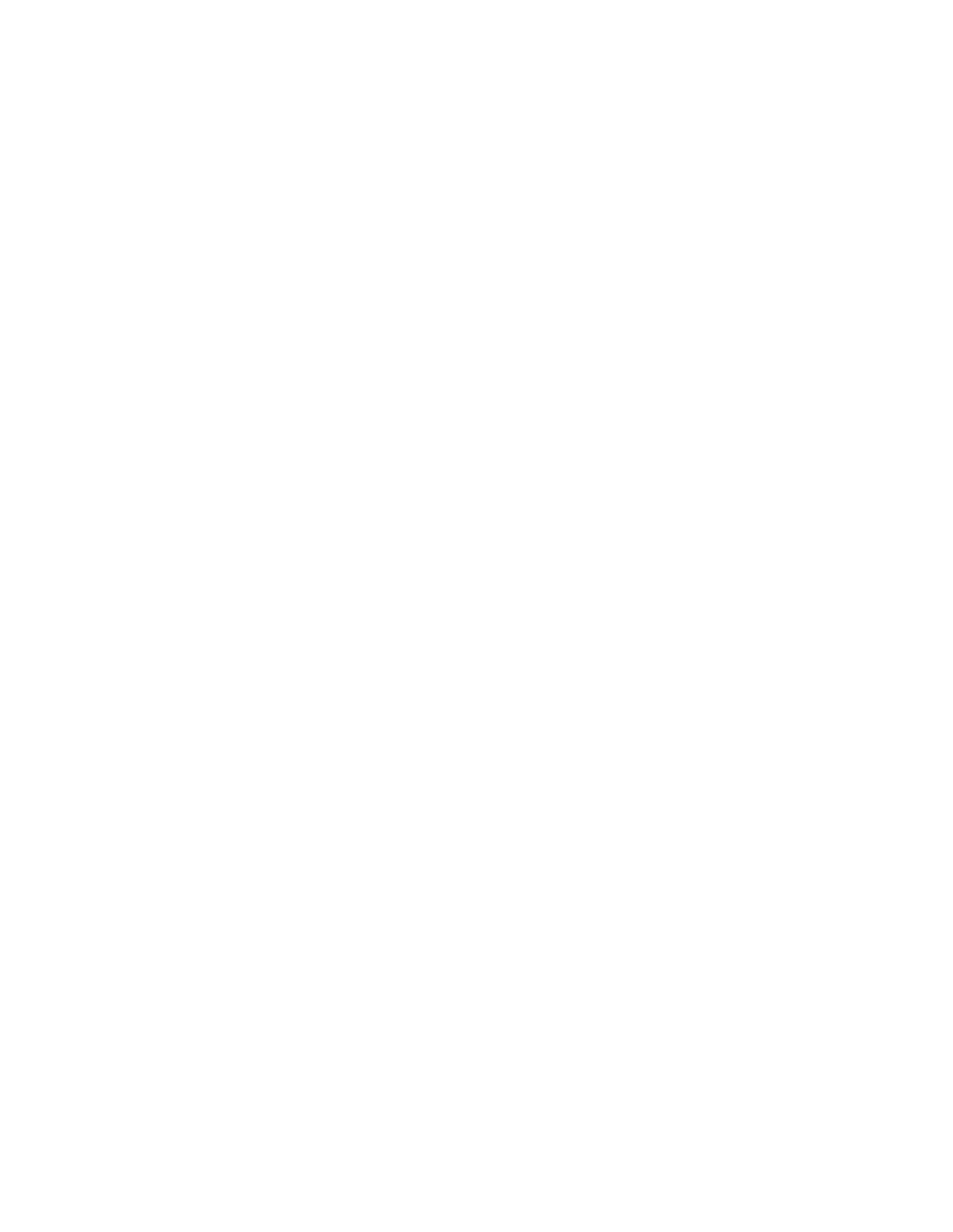# **ABSTRACT**

En 1940, Paul Erdős énonça une conjecture sur la distribution des classes inversibles modulo un entier. La présente thèse étudie la distribution des k-uplets de classes inversibles et propose une preuve de la conjecture d'Erdős étendue au cas des k-uplets.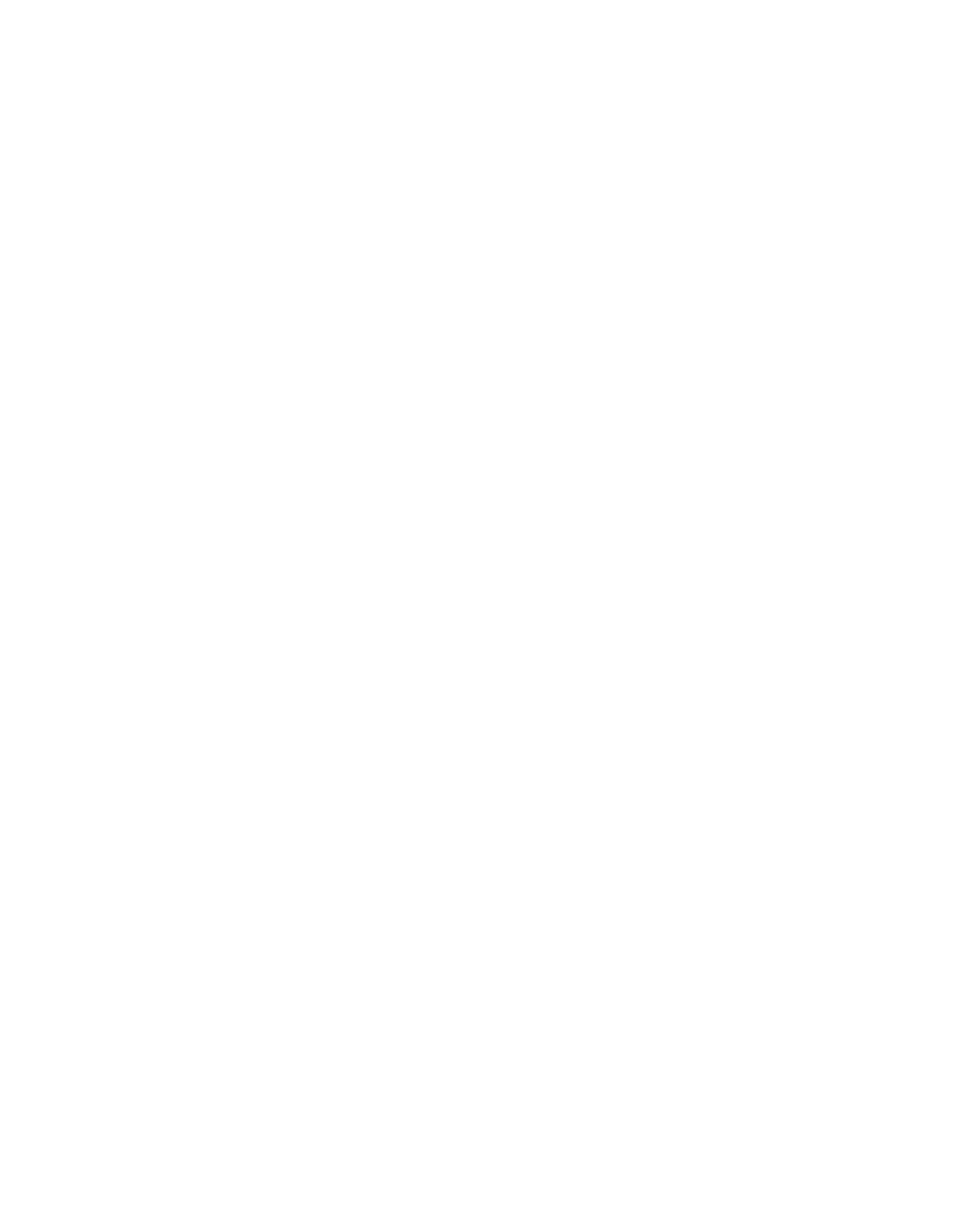### **INTRODUCTION**

In 1936 Cramer [**1**], assuming the Riemann hypothesis (RH), showed that

$$
\sum_{p_n < x} (p_{n+1} - p_n)^2 \ll x (\log x)^{3+\epsilon} \tag{0.1}
$$

from which he deduced  $p_{n+1} - p_n = O(\sqrt{p_n} \log p_n)$ . Based on his probabilistic model for the primes he also conjectured that

$$
\limsup_{n \to \infty} \frac{p_{n+1} - p_n}{(\log p_n)^2} = 1.
$$

Taking into account various sieve estimates in Cramer's probabilistic model, Granville [**2**] in 1995 conjectured that

$$
\limsup_{n \to \infty} \frac{p_{n+1} - p_n}{(\log p_n)^2} \ge 2e^{-\gamma},
$$

which is bigger than 1. Note that  $\gamma$  is the Euler constant. Proving (0.1) unconditionally seems quite deep, which led P. Erdős to make an analogous conjecture:

**Conjecture** (Erdős [3]). Let *q be a natural number, and let*  $P = \phi(q)/q$  *be the probability that a randomly chosen integer is relatively prime to q. Let*

$$
1=a_1
$$

*be the integers co-prime to q in increasing order, and let*

$$
V_{\lambda}(q) = \sum_{i=1}^{\phi(q)} (a_{i+1} - a_i)^{\lambda}.
$$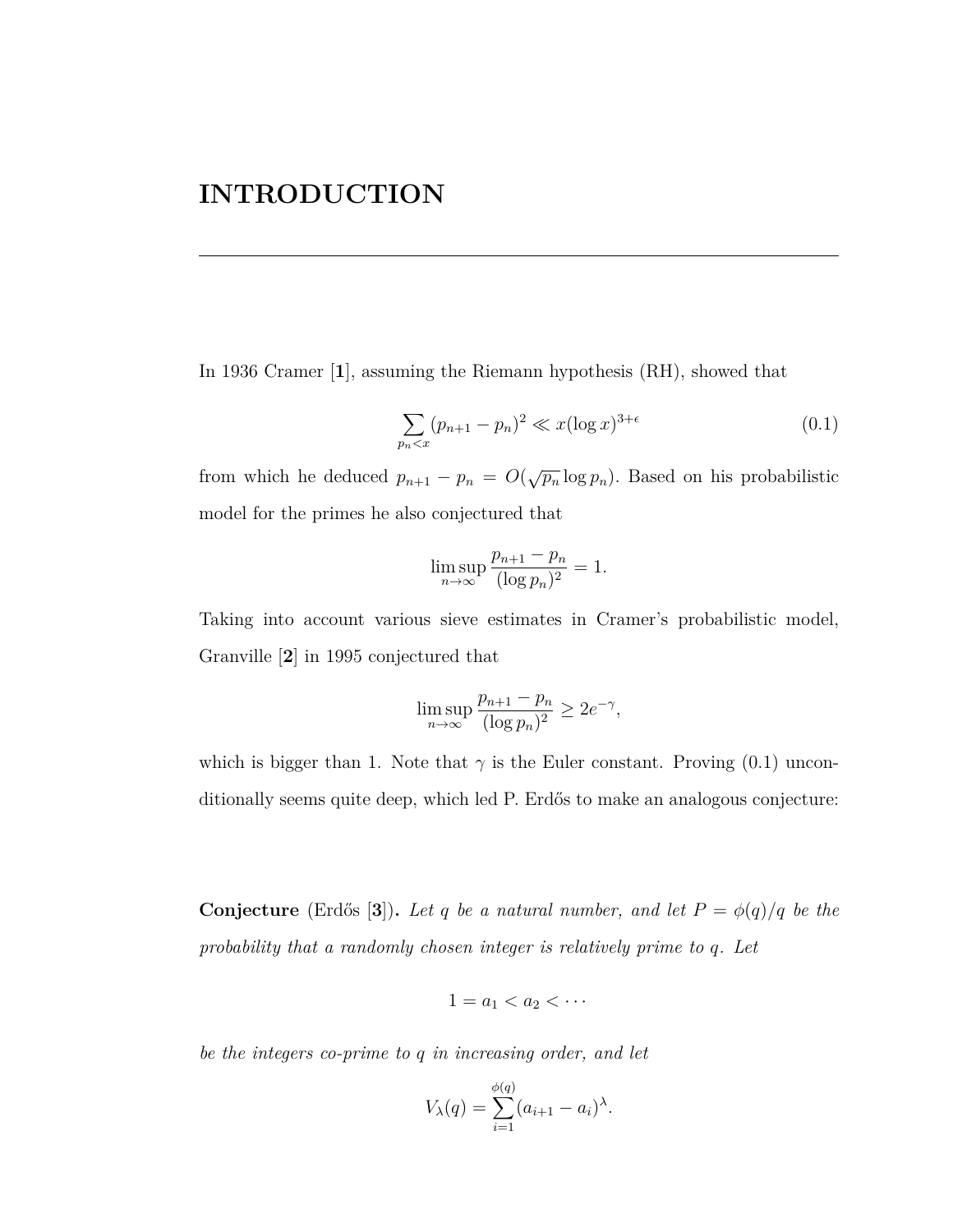*then*

$$
V_2(q) \ll \phi(q)P^{-2} = qP^{-1}.
$$

*More generally*

$$
V_{\lambda}(q) \ll qP^{1-\lambda}.
$$

For a heuristic of Erdős conjecture note that if  $a_i$  are uniformly distributed  $\left(a_i$  $a_{i-1} = P^{-1}$ , then

$$
\sum_{i=1}^{\phi(q)} (a_{i+1} - a_i)^{\lambda} = \phi(q)P^{-\lambda} = qP^{1-\lambda}.
$$

For  $\lambda < 2$  this was derived by Hooley [4]. Hausman and Shapiro [5] gave weaker upper bounds for *V*2. Finally Montgomery and Vaughan [**6**] in 1986 proved the conjecture for all  $\lambda$  (and another easier proof appeared in the paper of Montgomery and Soundararajan [**8**]).

Investigating the distribution of prime numbers and the objects that behave like them is always an interesting subject for analytic number theorists. Also studying the behavior of subsets of prime numbers like primes in an arithmetic progression or s-tuples of primes is of huge interest. In this thesis we investigate the distribution of of s-tuples of reduced residues which in some sense are similar to s-tuples of primes and we prove the analogy of Erdős's conjecture for *s*-tuple reduced residues.

Let  $\mathcal{D} = \{h_1, h_2, \cdots, h_s\}$  and  $\nu_p(\mathcal{D})$  be the number of distinct elements in  $\mathcal D$  mod *p*. *D* is called *admissible* if  $\nu_p(\mathcal{D}) < p$  for all primes *p*. We call  $a + h_1, \ldots, a + h_s$ an *s-tuple of reduced residues* if they are each coprime with *q*.

**Theorem 0.1.** Let q be a square-free number and  $\mathcal{D} = \{h_1, h_2, \dots, h_s\}$  be a *fixed admissible set of integers. Let*  $a_1 < a_2 < \cdots$  *be those integers for which*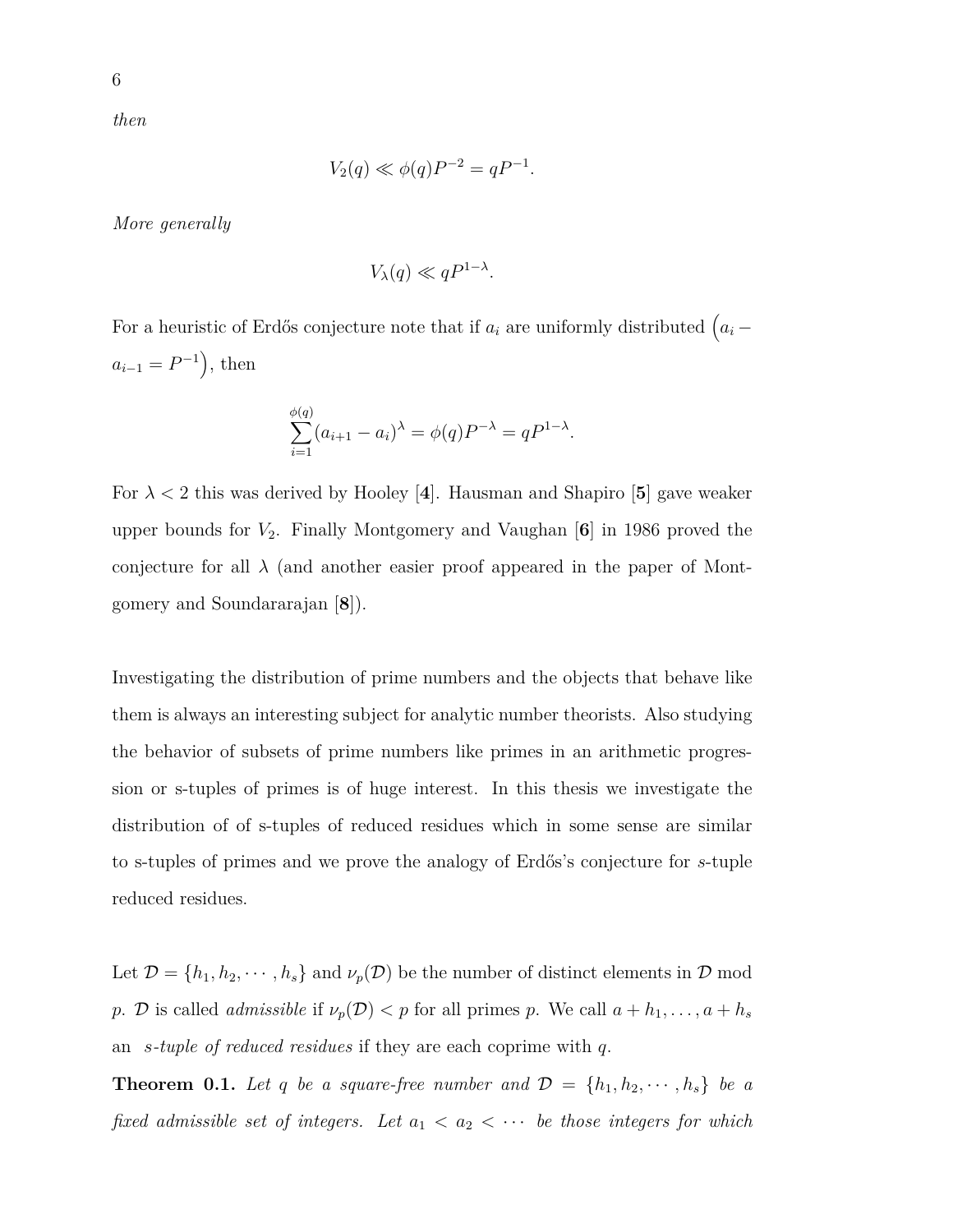$a_i + h_1, \ldots, a_i + h_s$  *is an s-tuple of reduced residues. Then* 

$$
V_{\lambda}^{\mathcal{D}}(q) := \sum_{i=1}^{\phi_{\mathcal{D}}(q)} (a_{i+1} - a_i)^{\lambda} \ll \phi_{\mathcal{D}}(q) P^{-s\lambda}
$$

*where*  $\phi_p(q) := \prod_{p|q}(p - \nu_p(\mathcal{D}))$ *, and the implied constant depends on*  $\mathcal D$  *and*  $\lambda$ *.* 

The theorem follows immediately for *q* non-square-free as well, by considering the result for  $Q = \prod_{p|q} p$ . Motivated by Theorem 0.1 the analogy of this result for primes is

**Conjecture.** Let  $p_1, \cdots$  be the set of primes for which  $p_i + h_j$  are prime for all  $h_j \in \mathcal{D}$ *. We have* 

$$
\sum_{p_n < x} (p_{n+1} - p_n)^\lambda \ll_{\mathcal{D}} x (\log x)^{s(\lambda - 1) + \epsilon}
$$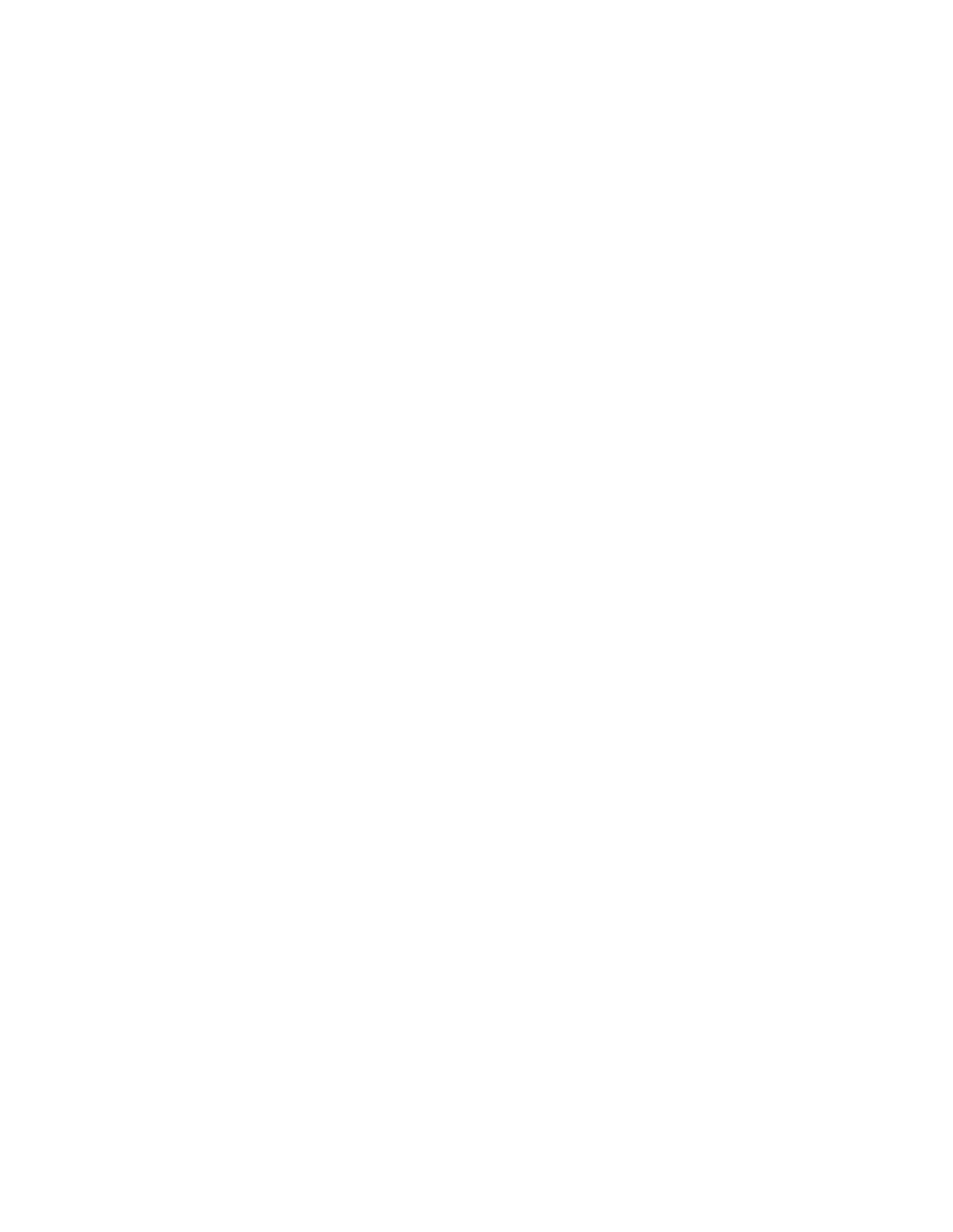# **CHAPTER 1**

# **AN EXPONENTIAL SUM ESTIMATE**

In this chapter we prove a preliminary estimate about the distribution of *s*-tuples of reduced residues, using exponential sums. The estimate we derive here is valid for every choice of *q*, but this estimate is not the best we will give. We will prove a better estimate, using this exponential sum estimate, in chapter 3.

**Lemma 1.1.** *Define*  $k_q(m)$  *as follows:* 

$$
k_q(m) = \begin{cases} 1 & \text{if } \gcd(m, q) = 1, \\ 0 & \text{otherwise.} \end{cases}
$$

*Then we have*

$$
k_q(m) = P \sum_{r|q} \left( \sum_{\substack{0 \le a < r \\ (a,r)=1}} e\left(m \frac{a}{r}\right) \right) \frac{\mu(r)}{\phi(r)}
$$

PROOF. We have

$$
k_q(m) = \sum_{s|(m,q)} \mu(s) = \sum_{s|q} \frac{\mu(s)}{s} \sum_{0 \le b < s} e\left(m\frac{b}{s}\right),
$$

therefore

$$
k_q(m) = \sum_{r|q} \left( \sum_{\substack{0 < a \le r \\ (a,r)=1}} e\left(m\frac{a}{r}\right) \right) \left(\sum_{\substack{s \\ r|s|q}} \frac{\mu(s)}{s}\right).
$$

Since

$$
\sum_{\substack{s\\r|s|q}}\frac{\mu(s)}{s}=P\frac{\mu(r)}{\phi(r)},
$$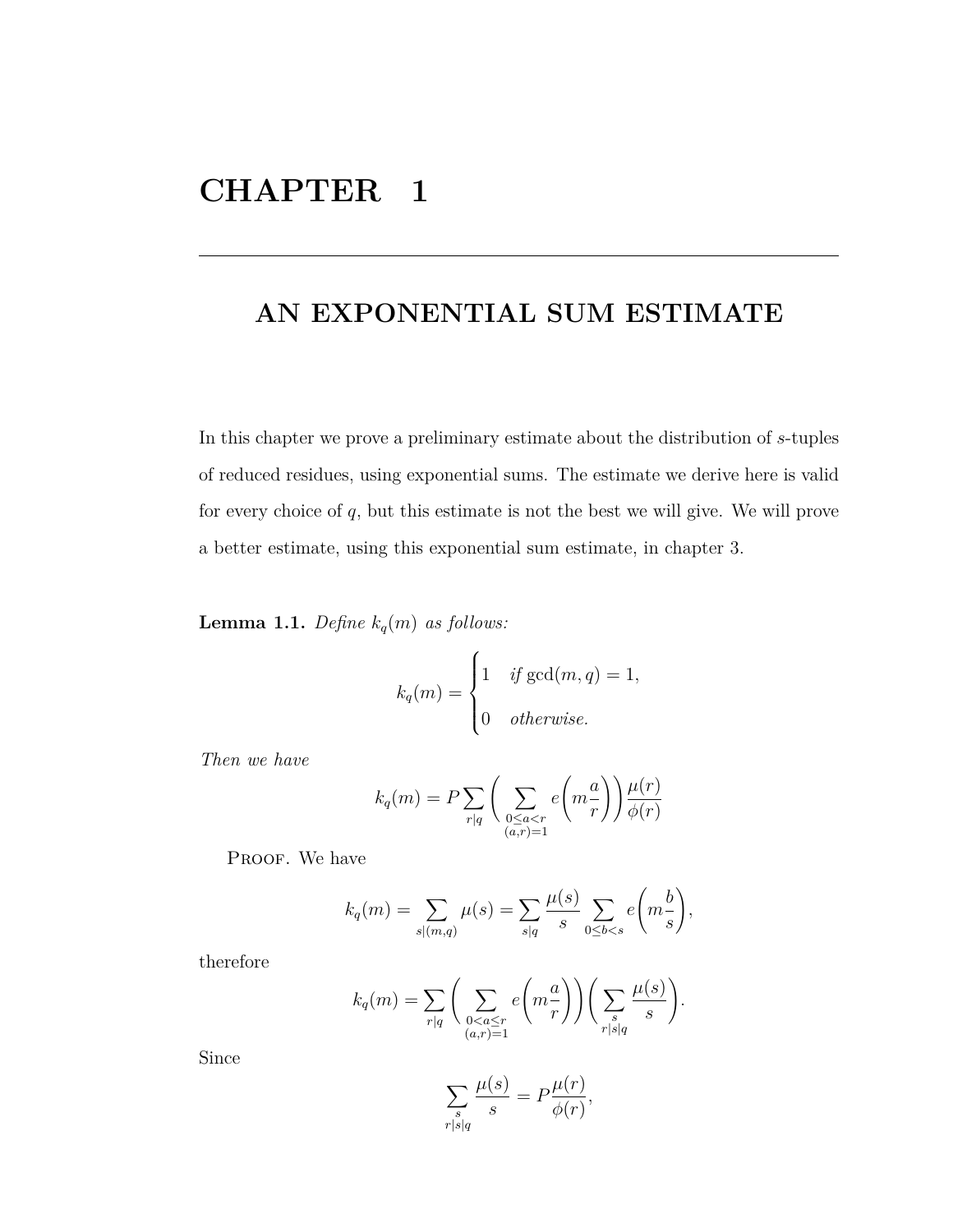we can deduce

$$
k_q(m) = P \sum_{r|q} \left( \sum_{\substack{0 < a \le r \\ (a,r)=1}} e\left(m\frac{a}{r}\right) \right) \frac{\mu(r)}{\phi(r)}.
$$

This completes the proof of the Lemma.

*Remark* 1.1*.* Important to note that  $\nu_p(\mathcal{D}) \leq s$  with equality if  $p > h_s - h_1$ . Also if  $\mathcal D$  is admissible, then

$$
\frac{1}{p} \leq 1 - \frac{\nu_p(\mathcal{D})}{p} \leq 1 - \frac{1}{p}
$$

and we have that

$$
\prod_{p \le h_s - h_1} \frac{1}{p} \le \prod_{p \le h_s - h_1} \left( 1 - \frac{\nu_p(\mathcal{D})}{p} \right) \le \prod_{p \le h_s - h_1} \left( 1 - \frac{1}{p} \right).
$$

Since  $h_s$  and  $h_1$  are fixed integers, we therefore have

$$
\prod_{\substack{p\leq h_s-h_1\\p|q}}\left(1-\frac{\nu_p(\mathcal{D})}{p}\right)\asymp_{\mathcal{D}} \prod_{\substack{p\leq h_s-h_1\\p|q}}\left(1-\frac{1}{p}\right)^s.
$$

Moreover, if  $p > h_s - h_1$  then  $1 - \frac{\nu_p(D)}{p}$  $\frac{\mathcal{D}}{p} = 1 - \frac{s}{p}$  $\frac{s}{p}$ , so that

$$
\prod_{\substack{p>h_s-h_1\\ p|q}}\bigg(1-\frac{\nu_p(\mathcal{D})}{p}\bigg)=\prod_{\substack{p>h_s-h_1\\ p|q}}\bigg(1-\frac{s}{p}\bigg)\asymp_{\mathcal{D}}\prod_{\substack{p>h_s-h_1\\ p|q}}\bigg(1-\frac{1}{p}\bigg)^s.
$$

Putting these together we deduce that

$$
\frac{\phi_{\mathcal{D}}(q)}{q} \asymp_{\mathcal{D}} \left(\frac{\phi(q)}{q}\right)^s = P^s.
$$

Now we state the theorem which we will prove at the end of this chapter:

#### **Theorem 1.1.** *Let*

$$
M_k^{\mathcal{D}}(q,h) = \sum_{n=0}^{q-1} \left( \sum_{m=1}^h k_q(n+m+h_1)\cdots k_q(n+m+h_s) - h \prod_{p|q} \left(1 - \frac{\nu_p(D)}{p}\right) \right)^k.
$$

*Then we have that*

$$
M_k^{\mathcal{D}}(q,h) \ll qh^{k/2}P^{-2^{ks}+ks},
$$

$$
\qquad \qquad \Box
$$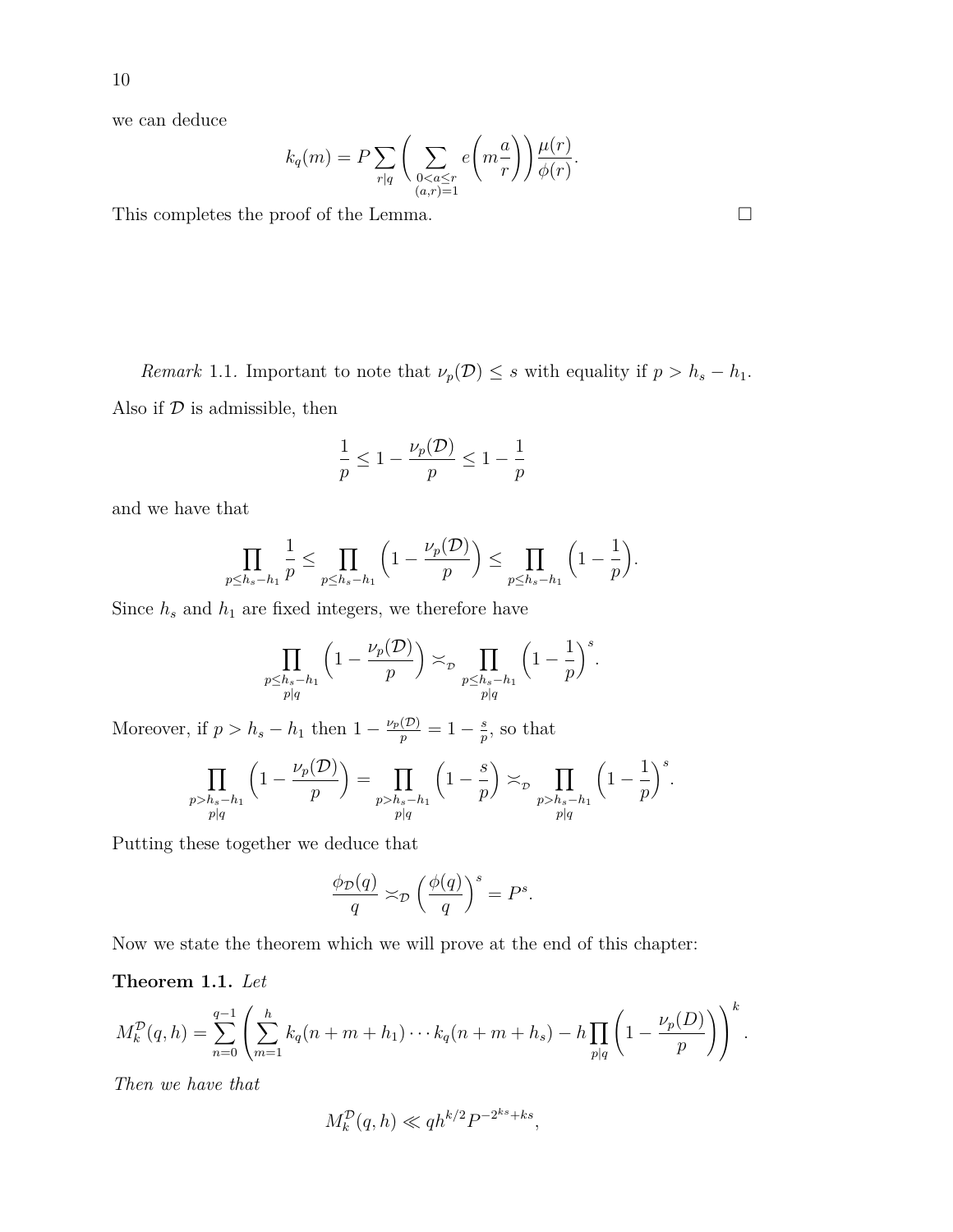In order to go toward the proof we use exponential sums to better understand the admissible set  $\mathcal{D} = \{h_1, h_2, \cdots, h_s\}$ . Also we need to prove some lemmas. We have that

$$
k_q(m) = P \sum_{r|q} \left( \sum_{\substack{0 < a \le r \\ (a,r)=1}} e\left(m \frac{a}{r}\right) \right) \frac{\mu(r)}{\phi(r)}.
$$

by lemma 1.1. Thus,

$$
k_q(m+h_1) = P \sum_{r|q} \left( \sum_{\substack{0 < a \le r \\ (a,r)=1}} e\left(m\frac{a}{r} + h_1\frac{a}{r}\right) \right) \frac{\mu(r)}{\phi(r)},
$$

.

.

.

$$
k_q(m+h_s) = P \sum_{r|q} \left( \sum_{\substack{0 < a \le r \\ (a,r)=1}} e\left(m\frac{a}{r} + h_s \frac{a}{r}\right) \right) \frac{\mu(r)}{\phi(r)}.
$$

So we deduce that

$$
k_q(m + h_1) \cdots k_q(m + h_s)
$$
\n
$$
= P^s \sum_{r_1, r_2, \dots, r_s \mid q} \frac{\mu(r_1) \cdots \mu(r_s)}{\phi(r_1) \cdots \phi(r_s)} \sum_{\substack{0 < a_i \le r_i \\ (a_i, r_i) = 1 \\ 1 \le i \le s}} e\left(m \sum_{i=1}^s \frac{a_i}{r_i}\right) e\left(\sum_{i=1}^s h_i \frac{a_i}{r_i}\right).
$$
\n
$$
(1.1)
$$

By summing the left-hand side of (1.1) we have

$$
\sum_{m=1}^{h} k_q(n+m+h_1)\cdots k_q(n+m+h_s)
$$
\n
$$
= P^s \sum_{r_1,r_2,\dots,r_s|q} \frac{\mu(r_1)\cdots\mu(r_s)}{\phi(r_1)\cdots\phi(r_s)} \sum_{\substack{0\n
$$
= P^s \sum_{r_1,r_2,\dots,r_s|q} \frac{\mu(r_1)\cdots\mu(r_s)}{\phi(r_1)\cdots\phi(r_s)} \sum_{\substack{0\n
$$
\sum_{\substack{(a_i,r_i)=1\\1\leq i\leq s}} \left(E_h\left(\sum_{i=1}^s \frac{a_i}{r_i}\right) e\left(\sum_{i=1}^s h_i \frac{a_i}{r_i}\right)\right) e\left(n\left(\sum_{i=1}^s \frac{a_i}{r_i}\right)\right),
$$
$$
$$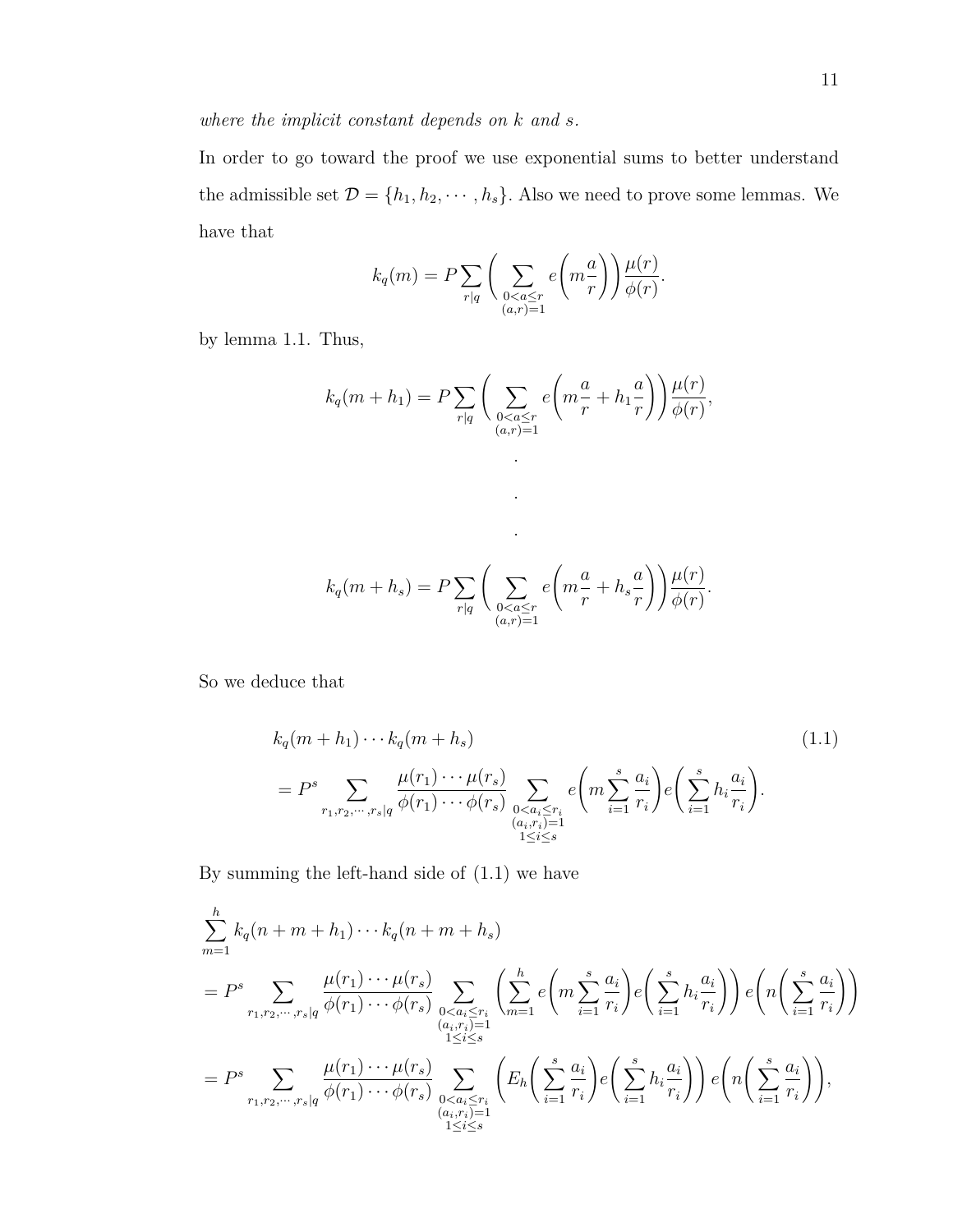where

$$
E_h(x) = \sum_{m=1}^h e(mx).
$$

To proceed with the argument we have to consider the case  $\sum_{i=1}^{s} \frac{a_i}{r_i}$  $\frac{a_i}{r_i} \in \mathbb{Z}$  to extract the main term from the sum. We have that

$$
P^s \sum_{r_1, r_2, \dots, r_s | q} \frac{\mu(r_1) \cdots \mu(r_s)}{\phi(r_1) \cdots \phi(r_s)} \sum_{\substack{0 < a_i \le r_i \\ (a_i, r_i) = 1 \\ \sum_{i=1}^s \frac{\bar{a}_i}{r_i} \\ \sum_{i=1}^s \frac{\bar{a}_i}{r_i} \\ \sum_{i=1}^s \frac{\bar{a}_i}{r_i} \\ \sum_{i=1}^s \frac{\bar{a}_i}{r_i} \\ \sum_{i=1}^s \frac{\bar{a}_i}{r_i} \\ \sum_{i=1}^s \frac{\bar{a}_i}{r_i} \\ \sum_{i=1}^s \frac{\bar{a}_i}{r_i} \\ \sum_{i=1}^s \frac{\bar{a}_i}{r_i} \\ \sum_{i=1}^s \frac{\bar{a}_i}{r_i} \\ \sum_{i=1}^s \frac{\bar{a}_i}{r_i} \\ \sum_{i=1}^s \frac{\bar{a}_i}{r_i} \\ \sum_{i=1}^s \frac{\bar{a}_i}{r_i} \\ \sum_{i=1}^s \frac{\bar{a}_i}{r_i} \\ \sum_{i=1}^s \frac{\bar{a}_i}{r_i} \\ \sum_{i=1}^s \frac{\bar{a}_i}{r_i} \\ \sum_{i=1}^s \frac{\bar{a}_i}{r_i} \\ \sum_{i=1}^s \frac{\bar{a}_i}{r_i} \\ \sum_{i=1}^s \frac{\bar{a}_i}{r_i} \\ \sum_{i=1}^s \frac{\bar{a}_i}{r_i} \\ \sum_{i=1}^s \frac{\bar{a}_i}{r_i} \\ \sum_{i=1}^s \frac{\bar{a}_i}{r_i} \\ \sum_{i=1}^s \frac{\bar{a}_i}{r_i} \\ \sum_{i=1}^s \frac{\bar{a}_i}{r_i} \\ \sum_{i=1}^s \frac{\bar{a}_i}{r_i} \\ \sum_{i=1}^s \frac{\bar{a}_i}{r_i} \\ \sum_{i=1}^s \frac{\bar{a}_i}{r_i} \\ \sum_{i=1}^s \frac{\bar{a}_i}{r_i} \\ \sum_{i=1}^s \frac{\bar{a}_i}{r_i} \\ \sum_{i=1}^s \frac{\bar{a}_i}{r_i} \\ \sum_{i=1}^s \frac{\bar{a}_i}{r_i} \\ \sum_{i=1}^s \frac{\bar{a}_i}{
$$

since  $E_h(r) = h$  for all integers *r*. Now, we need to use Lemma 3 of [8] (due to Hardy and Littlewood). Hardy and Littlewood proved that

$$
\mathfrak{S}(D) = \sum_{r_1, r_2, \cdots, r_s < \infty} \frac{\mu(r_1) \cdots \mu(r_s)}{\phi(r_1) \cdots \phi(r_s)} \sum_{\substack{0 < a_i \le r_i \\ (a_i, r_i) = 1 \\ 1 \le i \le s \\ \sum_{i=1}^s \frac{r_i}{r_i} \in \mathbb{Z}}} e\left(\sum_{i=1}^s h_i \frac{a_i}{r_i}\right)
$$

where  $\mathfrak S$  is the singular series

$$
\mathfrak{S}(D) = \prod_p \left(1 - \frac{1}{p}\right)^{-s} \left(1 - \frac{\nu_p(\mathcal{D})}{p}\right).
$$

**Lemma 1.2.** (Hardy and Littlewood) Let  $r_1, r_2, \ldots, r_s$  be square-free integers. *Then*

$$
A(r_1, \cdots, r_s) = \sum_{\substack{0 < a_i \le r_i \\ (a_i, r_i) = 1 \\ 1 \le i \le s \\ \sum_{i=1}^s \frac{a_i}{r_i} \in \mathbb{Z}}} e\left(\sum_{i=1}^s h_i \frac{a_i}{r_i}\right)
$$

*If*  $r_i = r'_i r''_i$  *with*  $(\prod r'_i, \prod r''_i) = 1$ *, then* 

$$
A(r_1, \cdots, r_s) = A(r'_1, \cdots, r'_k) A(r''_1, \cdots, r''_k).
$$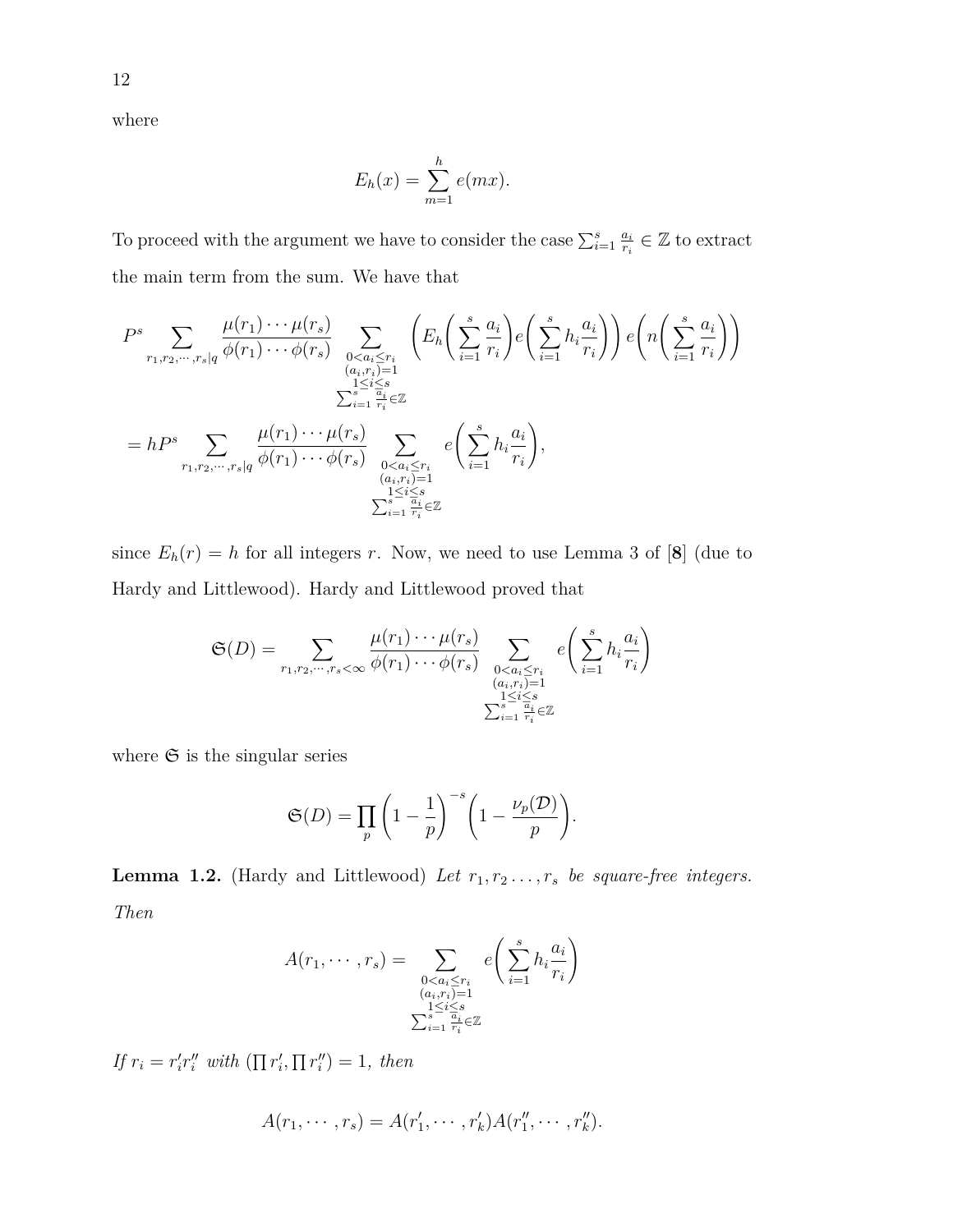*Also, we have that*

$$
\sum_{r_1,r_2,\dots,r_s|q} \frac{\mu(r_1)\cdots\mu(r_s)}{\phi(r_1)\cdots\phi(r_s)} \sum_{\substack{0
$$

*where we define the* singular series

$$
\mathfrak{S}_q(D):=\prod_{p|q}\bigg(1-\frac{1}{p}\bigg)^{-s}\bigg(1-\frac{\nu_p(\mathcal{D})}{p}\bigg)
$$

This lemma allows us to partition the sum over  $A(r_1, \cdots, r_s)$  into sums  $A\left(p_1^{e_1}, \cdots, p_s^{e_s}\right)$ corresponding to the primes  $p_i | r_i$ .

PROOF. For proving that

$$
A(r_1, \cdots, r_s) = A(r'_1, \cdots, r'_k) A(r''_1, \cdots, r''_k),
$$

we write

$$
\frac{a_i}{r_i} \equiv \frac{a'_i}{r'_i} + \frac{a''_i}{r''_i} \; (\text{mod } 1).
$$

By the Chinese Remainder Theorem, each reduced residue  $a_i$  modulo  $r_i$  corresponds to a pair  $a'_i, a''_i$  of reduced residues modulo  $r'_i, r''_i$ . Hence  $A(., \ldots, .)$  is a multiplicative function in all of its variables and therefore, to prove

$$
\sum_{r_1,r_2,\cdots,r_s|q} \frac{\mu(r_1)\cdots\mu(r_s)}{\phi(r_1)\cdots\phi(r_s)} A(r_1,\cdots,r_s) = \mathfrak{S}_q(D),
$$

it suffices to only prove the case  $q = p$  for p prime (since the  $r_i$ 's are squarefree). In this case

$$
\sum_{r_1,r_2,\dots,r_s|q} \frac{\mu(r_1)\cdots\mu(r_s)}{\phi(r_1)\cdots\phi(r_s)} A(r_1,\dots,r_s) = \sum_{\substack{I \subseteq \{1,\dots,s\} \\ |I| \ge 1}} \frac{(-1)^{|I|}}{(p-1)^{|I|}} A_I(p),
$$

where

$$
A_I(p) = \sum_{\substack{i \in I \\ 1 \le a_i \le p-1 \\ \sum_{i \in I} a_i \equiv 0 \pmod{p}}} e\left(\sum_{i \in I} h_i \frac{a_i}{p}\right).
$$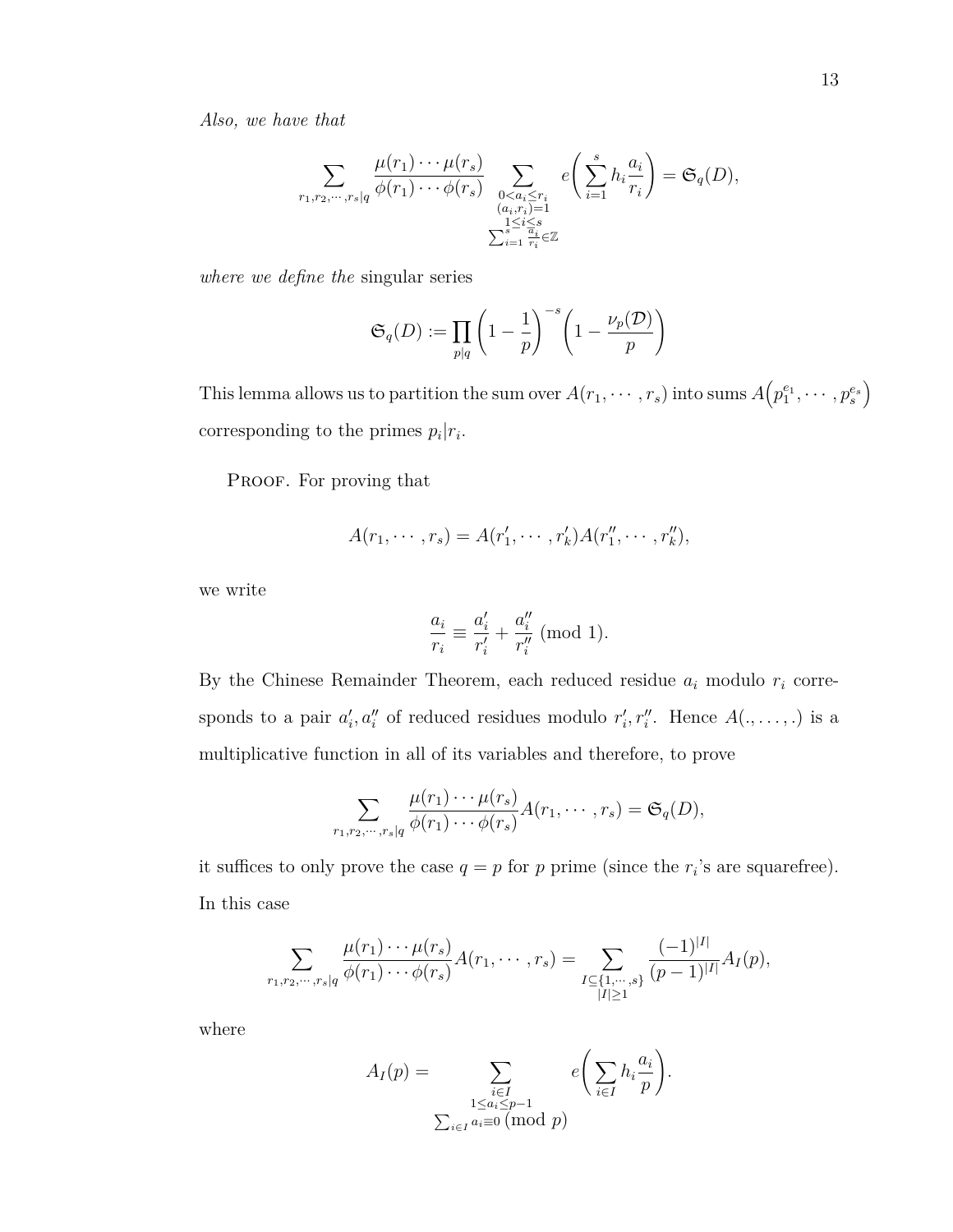14

Let

$$
B_I(p) = \sum_{\substack{i \in I \\ 0 \le a_i \le p-1 \\ \sum_{i \in I} a_i \equiv 0 \pmod{p}}} e\left(\sum_{i \in I} h_i \frac{a_i}{p}\right).
$$

We have that:

1)  $B_I(p) = \sum_{J \subseteq I} A_J(p)$ , because we can write

$$
B_I(p) = \sum_{J \subseteq I} \sum_{\substack{i \in J \\ 1 \le a_i \le p-1 \\ \sum_{i \in J} a_i \equiv 0 \pmod{p} \\ a_j = 0 \\ j \in I \setminus j}} e\left(\sum_{i \in I} h_i \frac{a_i}{p}\right)
$$

2)  $B_I(p) = p^{|I|-1}$  if  $p|h_i - h_j$  for all  $i, j \in I$ , otherwise  $B_I(p) = 0$ . To see this note that if  $h_i \equiv h_j \pmod{p}$  for each *i*, *j*, then we have

$$
B_{I}(p) = \sum_{\substack{i \in I \\ 0 \le a_{i} \le p-1}} e\left(h_{i_{1}} \sum_{i \in I} \frac{a_{i}}{p}\right) = \sum_{\substack{i \in I \\ 0 \le a_{i} \le p-1}} 1.
$$
  

$$
\sum_{i \in I} a_{i} \equiv 0 \pmod{p} \qquad \sum_{i \in I} a_{i} \equiv 0 \pmod{p}
$$

This equals  $p^{|I|-1}$  since the condition  $\sum_{i\in I} a_i \equiv 0 \pmod{p}$  implies that  $\sum_{i\in I\setminus\{i_1\}} a_i \equiv 0$  $-a_{i_1} \pmod{p}$ , which means that we can choose  $0 \leq a_i \leq p-1$  for  $i \in I \setminus \{i_1\}$ , as we wish and then  $a_{i_1}$  is fixed. Now if *p* does not divide  $h_i - h_j$  for some  $i, j \in I$ , we eliminate the condition

$$
\sum_{i \in I} a_i \equiv 0 \ (\mathrm{mod} \ p)
$$

with replacing  $a_j$  by  $-\sum_{m\in I\setminus\{j\}} a_m$ , which proves  $B_I(p)=0$ .

Also let  $B_{\varnothing}(p) = 1$ . Therefore if we write  $I = I_1 \cup \cdots \cup I_p$ , which is a partition of values of  $h_i$  mod  $p$  into congruence classes  $(I_j = \{i : h_i \equiv j \pmod{p}\}\)$ , then by inclusion-exclusion we find that

$$
A_I(p) = \sum_{J \subseteq I} (-1)^{|I| - |J|} B_J(p) = (-1)^{|I|} \left( 1 + \sum_{k=1}^p \sum_{\substack{J \subseteq I_k \\ |J| \ge 1}} (-1)^{|J|} p^{|J| - 1} \right)
$$
  
=  $(-1)^{|I|} \left( 1 + \frac{1}{p} \sum_{k=1}^p \left( (1 - p)^{|I_k|} - 1 \right) \right) = \frac{(-1)^{|I|}}{p} \sum_{k=1}^p (1 - p)^{|I_k|}.$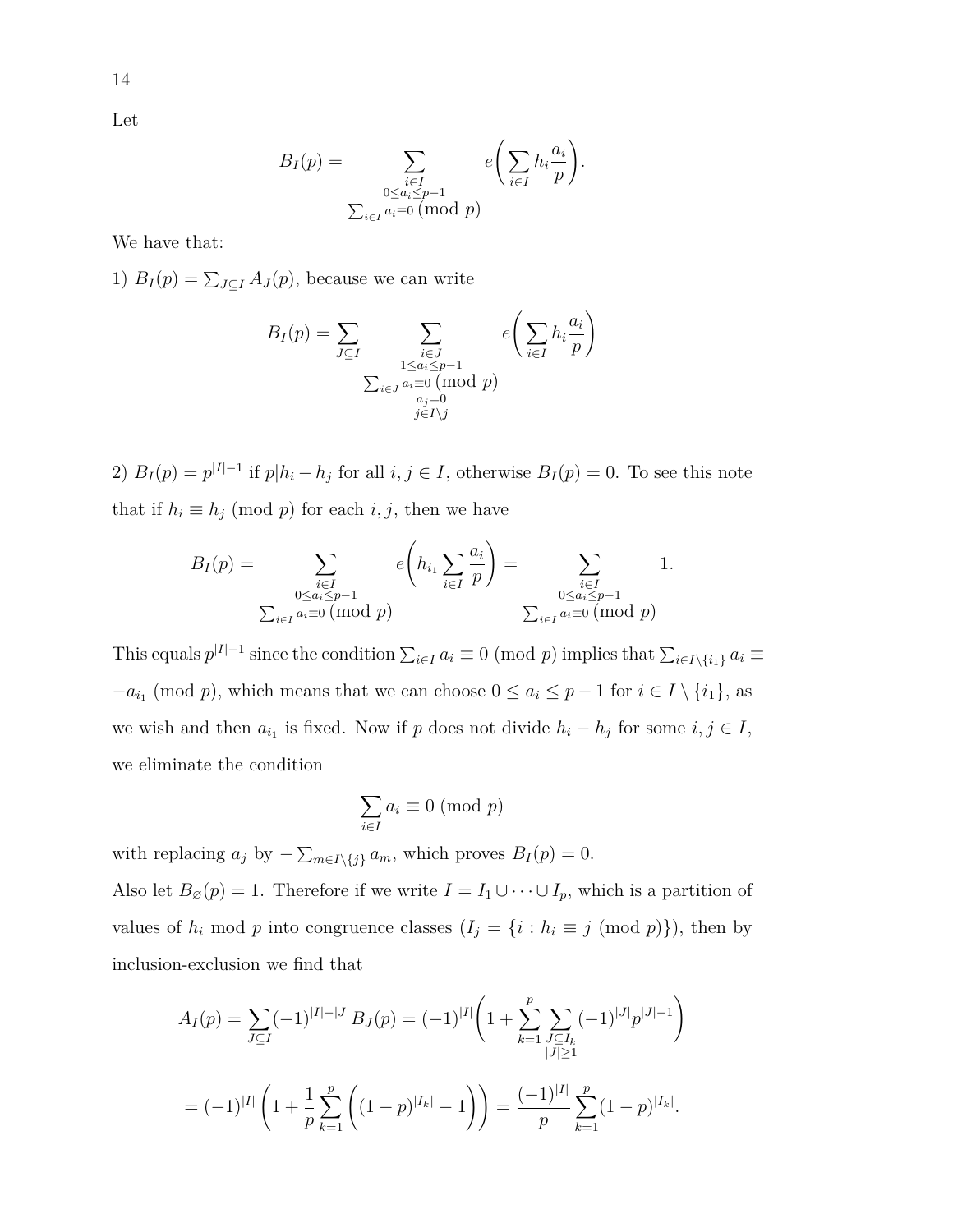But then

$$
\sum_{p^{e_1}, \dots, p^{e_s}|p} \frac{\mu(p^{e_1}) \cdots \mu(p^{e_s})}{\phi(p^{e_1}) \cdots \phi(p^{e_s})} A_I(p)
$$

for  $I = \{i : r_i = p\}$  is equal to

$$
\sum_{I \subseteq \{1,\dots,s\}} \left(\frac{-1}{p-1}\right)^{|I|} \frac{(-1)^{|I|}}{p} \sum_{k=1}^p (1-p)^{|I_k|}.\tag{1.2}
$$

Now let  $H_1 \cup \cdots \cup H_p$  be partition of  $\{1, \dots, s\}$  given by  $H_j := \{i : h_i \equiv j$ (mod *p*)}. Hence  $I_k = I \cap H_k$  and we have that the sum in (1.2) equals

$$
\frac{1}{p} \sum_{\substack{I_r \subseteq H_r \\ 1 \le r \le p}} \frac{1}{(p-1)^{|I_1| + \dots + |I_p|}} \sum_{k=1}^p (1-p)^{|I_k|} = \frac{1}{p} \sum_{k=1}^p \sum_{I_k \subseteq H_k} (-1)^{|I_k|} \prod_{\substack{j=1 \\ j \ne k}}^p \sum_{I_j \subseteq H_j} \frac{1}{(p-1)^{|I_j|}}
$$
\n
$$
= \frac{1}{p} \sum_{\substack{k=1 \\ H_k = \varnothing}}^p \left(1 + \frac{1}{p-1}\right)^s = \left(1 - \frac{\nu_p(\mathcal{D})}{p}\right) \left(\frac{p}{p-1}\right)^s.
$$

This completes the proof of Lemma.  $\hfill \square$ 

Using Lemma 1.2 we have

$$
\sum_{m=1}^{h} k_q(n+m+h_1)\cdots k_q(n+m+h_s) - h \prod_{p|q} \left(1 - \frac{\nu_p(\mathcal{D})}{p}\right)
$$
\n
$$
= P^s \sum_{\substack{r_1, r_2, \cdots, r_s|q}} \frac{\mu(r_1)\cdots\mu(r_s)}{\phi(r_1)\cdots\phi(r_s)} \sum_{\substack{0 < a_i \le r_i \\ (a_i, r_i) = 1 \\ 1 \le i \le s \\ \sum_{i=1}^{s} \frac{a_i}{r_i} \notin \mathbb{Z}}} \left( E_h \left( \sum_{i=1}^s \frac{a_i}{r_i} \right) e \left( \sum_{i=1}^s h_i \frac{a_i}{r_i} \right) \right) e \left( n \left( \sum_{i=1}^s \frac{a_i}{r_i} \right) \right)
$$

and, consequently,

$$
\left(\sum_{m=1}^{h} k_q(n+m+h_1)\cdots k_q(n+m+h_s) - h \prod_{p|q} \left(1 - \frac{\nu_p(\mathcal{D})}{p}\right)\right)^k \tag{1.3}
$$
\n
$$
= P^{ks} \sum_{\substack{r_{i,j}|q \ j \leq k}} \left(\prod_{i,j} \frac{\mu(r_{i,j})}{\phi(r_{i,j})}\right) \sum_{\substack{0 < a_{i,j} \leq r_{i,j} \\ (a_{i,j},r_{i,j}) = 1 \\ 1 \leq j \leq s}} \left(E_h\left(\sum_{i=1}^s \frac{a_{1,j}}{r_{1,j}}\right) \cdots E_h\left(\sum_{j=1}^s \frac{a_{k,j}}{r_{k,j}}\right) e\left(\sum_{i,j} h_j \frac{a_{i,j}}{r_{i,j}}\right)\right)
$$
\n
$$
\sum_{\substack{1 \leq i \leq k \\ 1 \leq i \leq k}} \frac{\mu(r_{i,j})}{r_{i,j}} \sum_{\substack{a_{i,j} \\ 1 \leq i \leq k}} \left(E_h\left(\sum_{i=1}^s \frac{a_{1,j}}{r_{1,j}}\right) \cdots E_h\left(\sum_{j=1}^s \frac{a_{k,j}}{r_{k,j}}\right) e\left(\sum_{i,j} h_j \frac{a_{i,j}}{r_{i,j}}\right)\right)
$$
\n
$$
\times e\left(n\left(\sum_{i,j} \frac{a_{i,j}}{r_{i,j}}\right)\right).
$$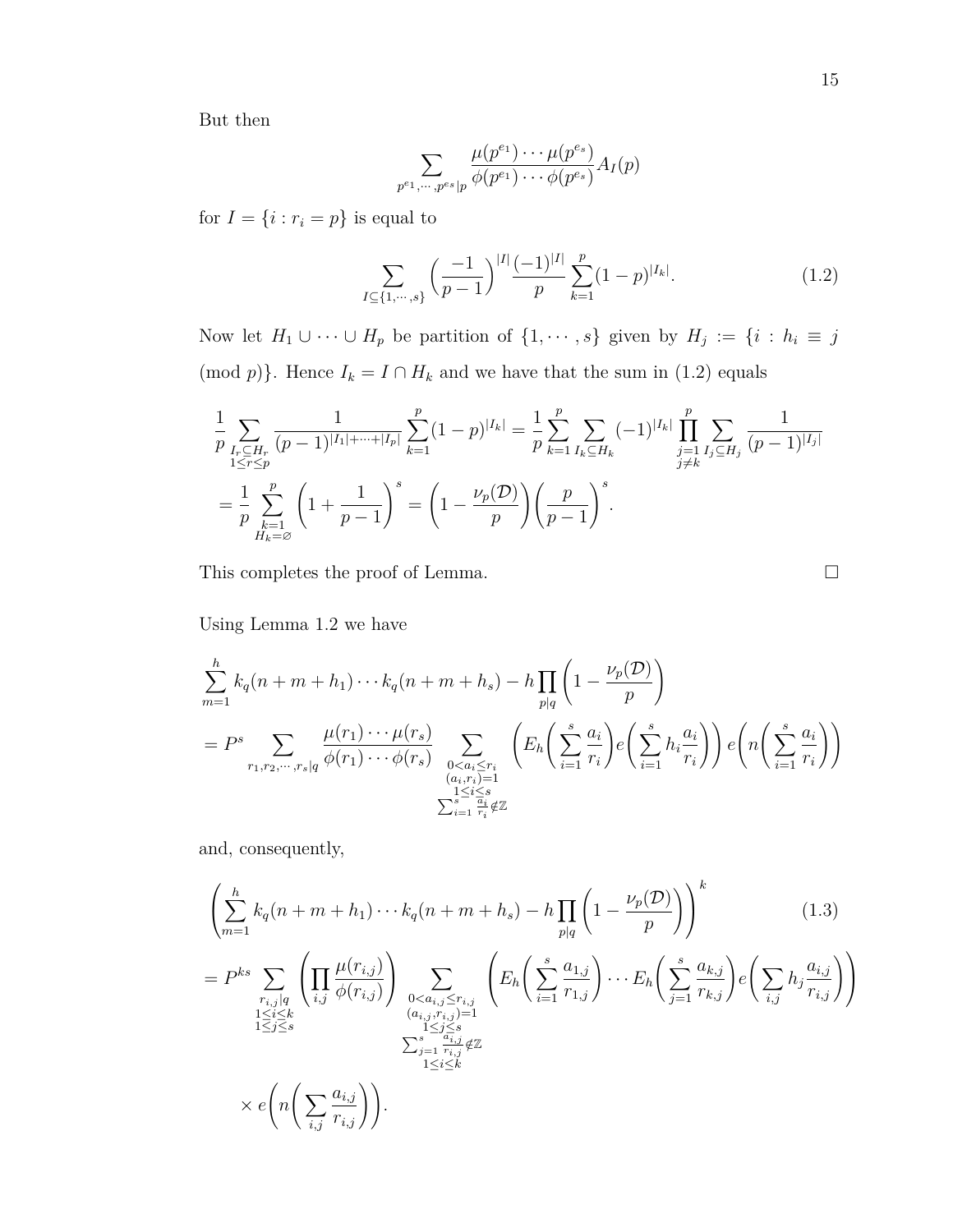Summing (1.3) over *n* mod *q* and using the fact that when  $q \sum_i \rho_i \in \mathbb{Z}$ 

$$
\sum_{n=0}^{q-1} e\Big(n\Big(\sum_i \rho_i\Big)\Big) = 0
$$

unless  $\sum_i \rho_i \in \mathbb{Z}$ , we have that

*q* X−1 *n*=0 X *h m*=1 *kq*(*n* + *m* + *h*1)· · · *kq*(*n* + *m* + *hs*) − *h* Y *p*|*q* 1 − *νp*(D) *p* ! *k* = *qPks* X *ri,j* |*q* 1≤*i*≤*k* 1≤*j*≤*s* Y *<sup>µ</sup>*(*ri,j* ) *φ*(*ri,j* ) ! <sup>X</sup> 1≤*i*≤*k* 0*<ai,j*≤*ri,j* P (*ai,j ,ri,j* )=1 *s j*=1 *ai,j ri,j* ∈*/*Z P *i,j ai,j ri,j* ∈Z *E<sup>h</sup>* X*<sup>s</sup> j*=1 *a*1*,j r*1*,j* ! · · · *E<sup>h</sup>* X*<sup>s</sup> j*=1 *ak,j rk,j* ! *e* X *i,j hj ai,j <sup>r</sup>i,j* ! *.*

Let  $F(x) = \min(h, \frac{1}{\|x\|})$  where  $\|x\|$  is the distance between *x* and the closest integer to *x*. We will show that  $|E_h(x)| \leq F(x)$ . In order to do this note that

$$
\left| \sum_{m=1}^{h} e(mx) \right| = \left| \frac{e^{2\pi i hx} - 1}{e^{2\pi ix} - 1} \right| = \left| \frac{e^{2\pi i \frac{h}{2}x} - e^{-2\pi i \frac{h}{2}x}}{e^{\pi ix} - e^{-\pi ix}} \right| = \left| \frac{\sin(\pi hx)}{\sin(\pi x)} \right|
$$

for  $-\frac{1}{2} < x < \frac{1}{2}$  and  $x \neq 0$ , we have  $|\sin(x)| > \frac{2}{\pi}$  $\frac{2}{\pi}x$ , thus for  $-\frac{1}{2} \leq x \leq \frac{1}{2}$  we have

$$
\left|\frac{\sin(\pi hx)}{\sin(\pi x)}\right| \le \left|\frac{1}{\sin(\pi x)}\right| < \left|\frac{1}{\frac{2}{\pi}\pi x}\right| = \frac{1}{2x}
$$

*.*

We deduce that for arbitrary *x* we have  $E_h(x) \leq \frac{1}{\ln x}$  $\frac{1}{\|x\|}$ , and obviously  $E_h(x) \leq h$ . Consequently we have

$$
\sum_{n=0}^{q-1} \left( \sum_{m=1}^{h} k_q(n+m+h_1) \cdots k_q(n+m+h_s) - h \prod_{p|q} \left( 1 - \frac{\nu_p(D)}{p} \right) \right)^k
$$
  

$$
\ll qP^{ks} \sum_{\mathbf{r}|q} \sum_{[r_{1,1}, r_{1,2}, \cdots r_{k,s}] = \mathbf{r}} \frac{S(\{r_{i,j}\}_{i,j})}{(\prod \phi(r_{i,j}))}
$$
(1.4)

where

$$
S(\{r_{i,j}\}_{i,j}) = \sum_{\substack{0 < a_{i,j} \le r_{i,j} \\ (a_{i,j}, r_{i,j}) = 1 \\ \sum_{j=1}^s \frac{a_{i,j}}{r_{i,j}}} F\left(\sum_{j=1}^s \frac{a_{1,j}}{r_{1,j}}\right) \cdots F\left(\sum_{j=1}^s \frac{a_{k,j}}{r_{k,j}}\right) \\ \sum_{j=1}^s \frac{a_{i,j}}{r_{i,j}} \notin \mathbb{Z}
$$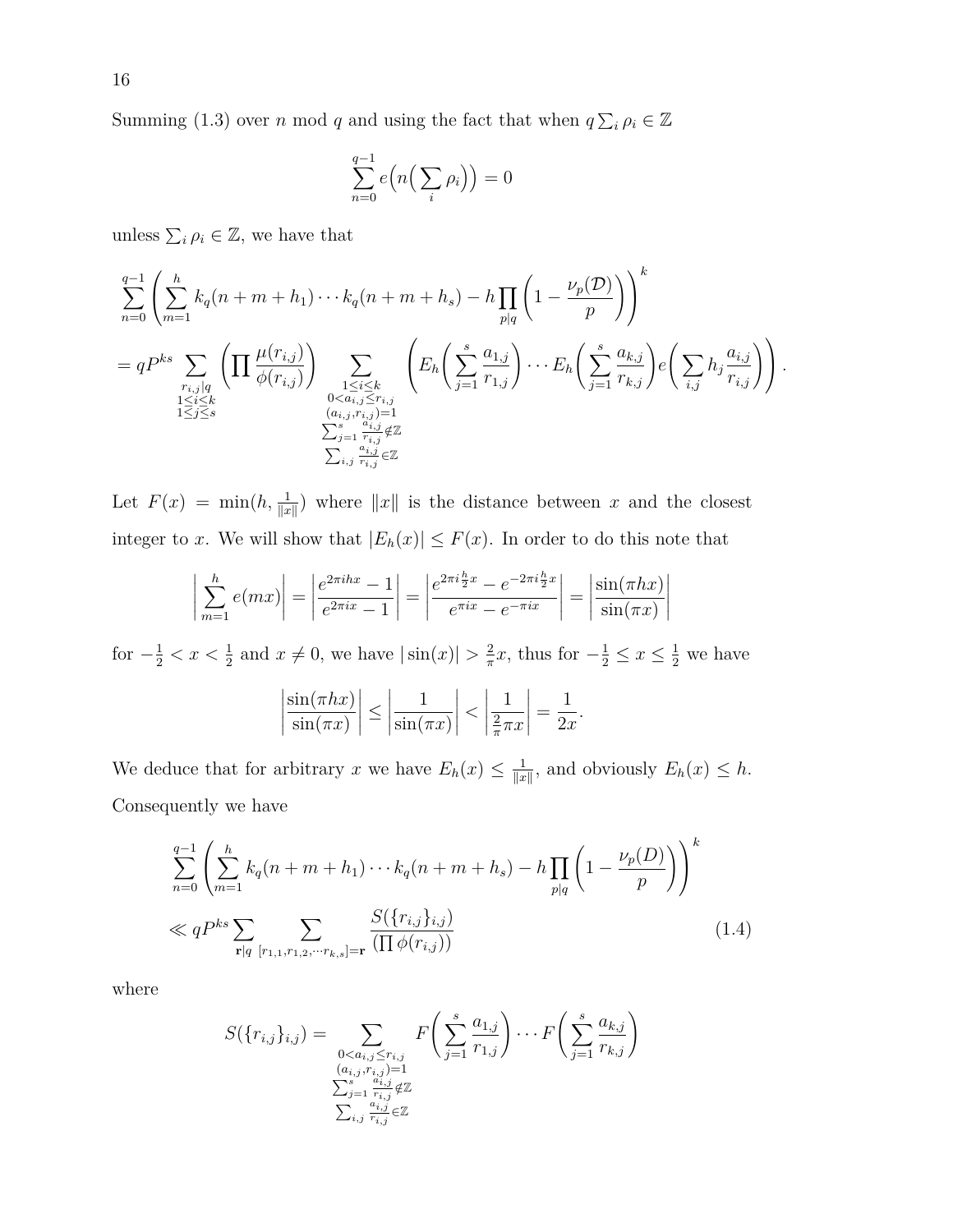**Lemma 1.3.** *Every element of the form*

$$
\sum_{j=1}^{s} \frac{a_{i,j}}{r_{i,j}} \quad where \quad 0 < a_{i,j} \le r_{i,j}
$$

*can be written as*

$$
\frac{a}{[r_{i,1}, r_{i,2}, \cdots r_{i,s}]} \quad (\text{mod } 1), \quad where \quad 1 \le a \le [r_{i,1}, r_{i,2}, \cdots r_{i,s}],
$$

*and each fraction that has such a representation has exactly*  $\frac{r_{i,1}r_{i,2}\cdots r_{i,s}}{[r_{i,1},r_{i,2},\cdots r_{i,s}]}$  represen*tations.*

By  $\frac{r_{i,1}r_{i,2}\cdots r_{i,s}}{[r_{i,1},r_{i,2},\cdots r_{i,s}]}$  representations we mean that the equation

$$
\sum_{j=1}^{s} \frac{a_{i,j}}{r_{i,j}} = \tau \text{ (mod 1)}
$$

has exactly  $\frac{r_{i,1}r_{i,2}\cdots r_{i,s}}{[r_{i,1},r_{i,2},\cdots r_{i,s}]}$  different answers, if it has any.

PROOF. Let  $d = (r_1, r_2)$  and we call  $r'_i = \frac{r_i}{d}$  $\frac{r_i}{d}$  for  $i = 1, 2$ . For fixed *a, b* we are interested in the number of solutions for the equation

$$
\frac{a}{r_1} + \frac{b}{r_2} = \frac{x}{r_1} + \frac{y}{r_2}
$$
 (mod 1)

where  $1 \leq x \leq r_1$  and  $1 \leq y \leq r_2$ , which leads us to the number of solutions of

$$
ar_2' + br_1' \equiv xr_2' + yr_1' \pmod{r_1'r_2'd}.\tag{1.5}
$$

We have  $a \equiv x \pmod{r'_1}$  and  $b \equiv y \pmod{r'_2}$ . Let  $x = a + ir'_1$  and  $y = b + jr'_2$ . Then by using (1.5) we have

$$
(a-x)r'_2 \equiv (y-b)r'_1 \; (\text{mod } r'_1r'_2d).
$$

Therefore we have  $i + j \equiv 0 \pmod{d}$ , which has exactly *d* solutions. So we conclude that, given *a* and *b*, there are exactly *d* solutions  $(x, y)$  with  $1 \le x \le r_1$ and  $1 \leq y \leq r_2$  to the equation

$$
\frac{a}{r_1} + \frac{b}{r_2} = \frac{x}{r_1} + \frac{y}{r_2}
$$
 (mod  $\mathbb{Z}$ ).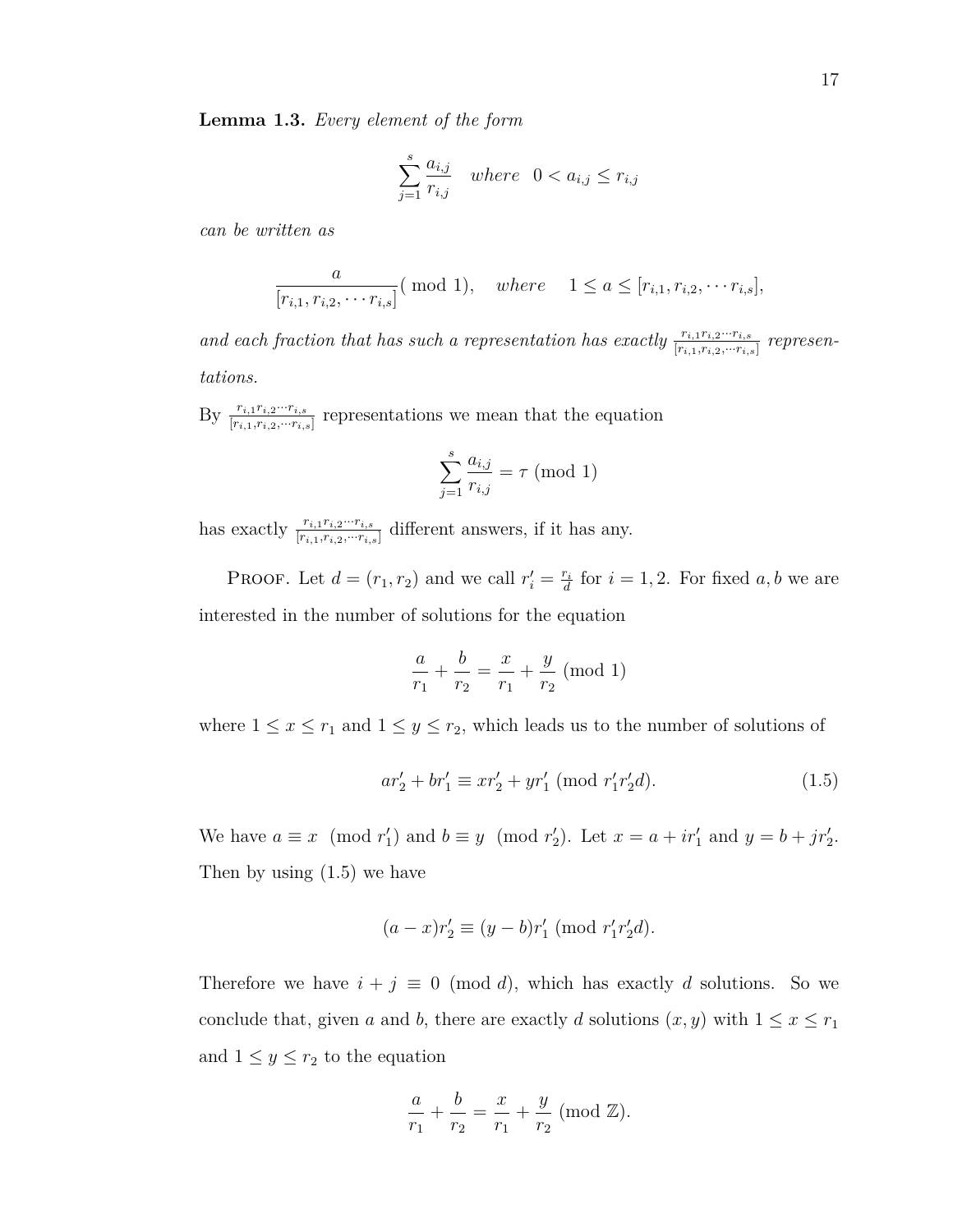Obviously  $\frac{a}{r_1} + \frac{b}{r_2}$  $\frac{b}{r_2}$  (mod 1)  $\in \left\{\frac{t}{[r_1, t_2]}\right\}$  $\frac{t}{[r_1,r_2]}$ :  $0 \le t \le [r_1,r_2]$  and as we showed above, each element is repeated exactly  $d = \frac{r_1 r_2}{r_1 r_2}$  $\frac{r_1r_2}{[r_1,r_2]}$  times. This proves the lemma for  $s = 2$ . Using induction, we have that

$$
\frac{a_{i,1}}{r_{i,1}} + \dots + \frac{a_{i,k-1}}{r_{i,k-1}} = \frac{a}{[r_{i,1}, r_{i,2}, \dots r_{i,k-1}]}
$$

*,*

with exactly  $\frac{r_{i,1}r_{i,2}\cdots r_{i,k-1}}{[r_{i,1},r_{i,2},\cdots r_{i,k-1}]}$  repetitions each. And, by the first part of the proof there are exactly

$$
\frac{[r_{i,1}, r_{i,2}, \cdots r_{i,k-1}]r_{i,k}}{[r_{i,1}, r_{i,2}, \cdots r_{i,k}]}
$$

ways to write  $\frac{a_{i,1}}{r_{i,1}} + \cdots + \frac{a_{i,k}}{r_{i,k}}$  $\frac{a_{i,k}}{r_{i,k}}$  as  $\frac{a}{[r_{i,1},r_{i,2},\cdots r_{i,k-1}]} + \frac{a_{i,k}}{r_{i,k}}$  $\frac{a_{i,k}}{r_{i,k}}$  (mod1). Now the total number of repetitions is

$$
\frac{[r_{i,1}, r_{i,2}, \cdots r_{i,k-1}]r_{i,k}}{[r_{i,1}, r_{i,2}, \cdots r_{i,k}]} \cdot \frac{r_{i,1}r_{i,2} \cdots r_{i,k-1}}{[r_{i,1}, r_{i,2}, \cdots r_{i,k-1}]} = \frac{r_{i,1}r_{i,2} \cdots r_{i,k}}{[r_{i,1}, r_{i,2}, \cdots r_{i,k}]}
$$

Now our task is to bound (1.4), for which we need to use the idea of Montgomery and Vaughan's Fundamental Lemma [**6**], slightly modified. In order to do that we use Lemma 2 from [**8**, Page 596].

**Lemma 1.4.** Let  $q_1, \dots, q_k$  be square-free integers, each one strictly greater than *1, and put*  $d = [q_1, ..., q_k]$ *. Let*  $G$  *be a complex-valued function defined on*  $(0, 1)$ *, and suppose that G*<sup>0</sup> *is a nondecreasing function on the positive integers such that*

$$
\sum_{a=1}^{q-1} |G(a/q)|^2 \le qG_0(q),
$$

*for all square-free integers q >* 1*. Then*

$$
\left| \sum_{\substack{a_1, \dots, a_k \\ 0 < a_i < q_i \\ \sum \frac{a_i}{q_i} \in \mathbb{Z}}} \prod_{i=1}^k G(a_i/q_i) \right| \leq \frac{1}{d} \prod_{i=1}^k q_i G_0(q_i)^{1/2}.
$$

We now need to verify that *F* satisfies the requirements for *G* in the Lemma 1.4. Lemma 4 of [**6**] asserts that

$$
\sum_{0 < a < q} F\left(\frac{a}{q}\right)^2 \ll q \min(q, h).
$$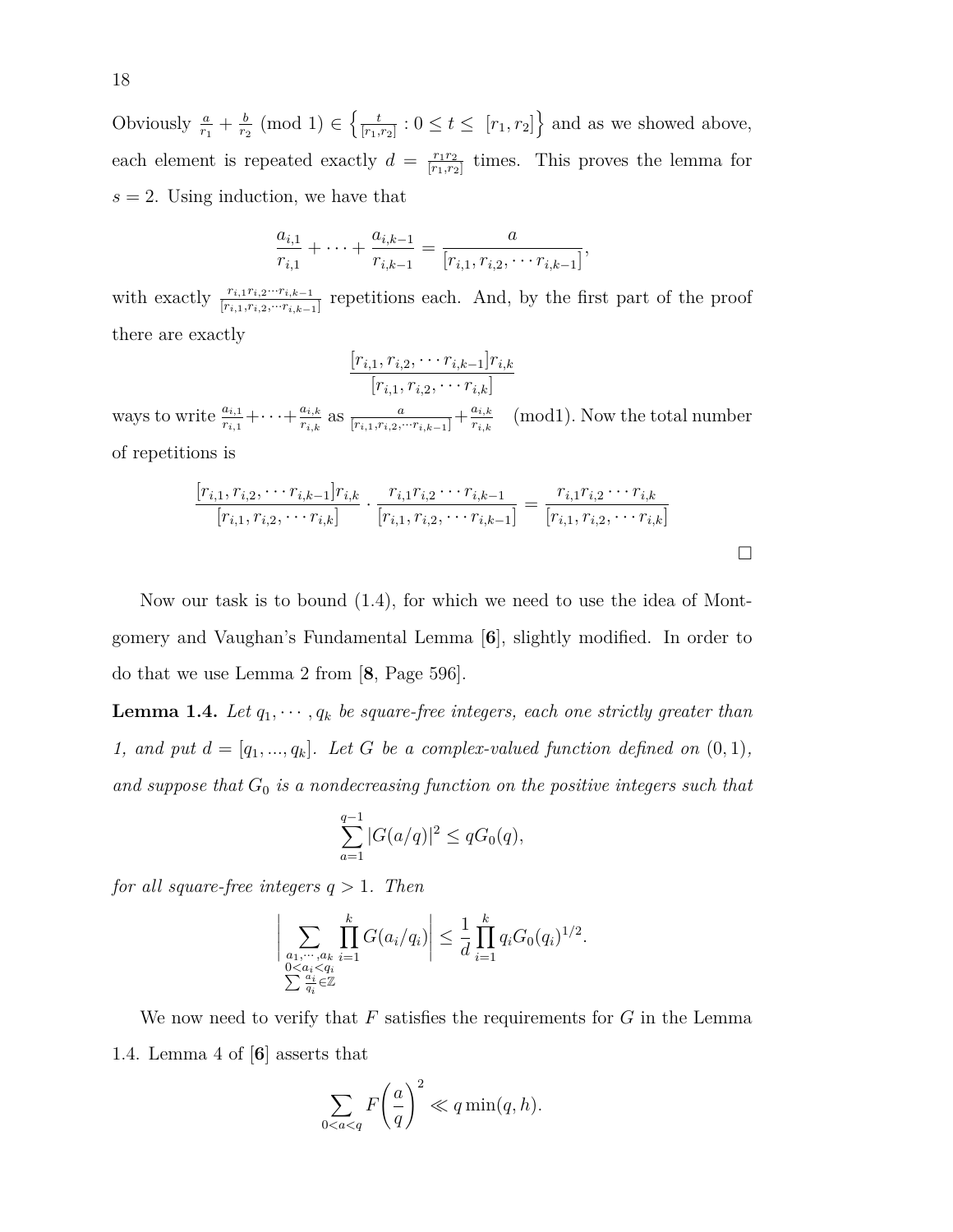Since  $\min(q, h)$  is obviously a non-decreasing function of q, we can use Lemma 1.4 with  $F$  and  $\min(q, h)$  in place of  $G$  and  $G_0$  respectively. About the condition  $q_i > 1$ , note that, since we apply Lemma 1.4 for  $q_i = [r_{i,1}, \dots, r_{i,s}]$  and we have  $\sum_{j=1}^s$ *ai,j*  $r_{i,j} \notin \mathbb{Z}$ , then  $q_i = [r_{i,1}, \cdots, r_{i,s}] \neq 1$ . From Lemma 1.3 we have

$$
S(\{r_{i,j}\}_{i,j}) = \sum_{\substack{0 < a_{i,j} \le r_{i,j} \\ (a_{i,j}, r_{i,j}) = 1 \\ \sum_{j=1}^{s} \frac{a_{1,j}}{r_{1,j}}} F\left(\sum_{j=1}^{s} \frac{a_{1,j}}{r_{1,j}}\right) \cdots F\left(\sum_{j=1}^{s} \frac{a_{k,j}}{r_{k,j}}\right) \\ \sum_{j=1}^{s} \frac{a_{i,j}}{r_{i,j}} \notin \mathbb{Z} \\ \sum_{i,j} \frac{a_{i,j}}{r_{i,j}} \in \mathbb{Z} \\ \leq T \sum_{\substack{0 < a_i < [r_{i,1}, \dots, r_{i,s}] \\ \sum_{i=1}^{s} \frac{a_i}{[r_{i,1}, \dots, r_{i,s}]} \in \mathbb{Z}}} F\left(\frac{a_1}{[r_{1,1}, \dots, r_{1,s}]}\right) \cdots F\left(\frac{a_k}{[r_{k,1}, \dots, r_{k,s}]}\right), \tag{1.6}
$$

where

$$
T = \frac{r_{1,1} \cdots r_{1,s}}{[r_{1,1}, \cdots, r_{1,s}]} \cdots \frac{r_{k,1} \cdots r_{k,s}}{[r_{k,1}, \cdots, r_{k,s}]}
$$

Now using Lemma 1.4 with  $G = F$  and  $q_i = [r_{i,1}, \dots, r_{i,s}]$ , we have that

$$
S(\lbrace r_{i,j} \rbrace_{i,j}) \ll \frac{r_{1,1} \cdots r_{k,s}}{\mathbf{r}} h^{k/2}
$$
\n(1.7)

*.*

Now we are ready to prove our Theorem:

PROOF OF THEOREM 1.1. We prove the result with  $q$  square-free. Then the theorem follows for *q* non-square-free immediately by considering the result for  $Q = \prod_{p|q} p$ . Now using relations (1.4) and (1.7), we have that

$$
\sum_{n=0}^{q-1} \left( \sum_{m=1}^{h} k_q(n+m+h_1) \cdots k_q(n+m+h_s) - h \prod_{p|q} \left( 1 - \frac{\nu_p(D)}{p} \right) \right)^k
$$
  
\n
$$
\ll qP^{ks} \sum_{r|q} \frac{1}{r} \sum_{[r_{1,1}, r_{1,2}, \cdots, r_{k,s}] = r} \frac{r_{1,1} \cdots r_{k,s}}{\phi(r_{1,1}) \cdots \phi(r_{k,s})} h^{k/2}
$$
  
\n
$$
\leq qP^{ks} \sum_{r|q} \frac{1}{r} \left( \sum_{r'|r} \frac{r'}{\phi(r')} \right)^{ks} h^{k/2} = qh^{k/2} P^{ks} \prod_{p|q} \left( 1 + \frac{1}{p} \left( 2 + \frac{1}{p-1} \right)^{ks} \right)
$$
  
\n
$$
\ll qh^{k/2} P^{-2^{ks} + ks}.
$$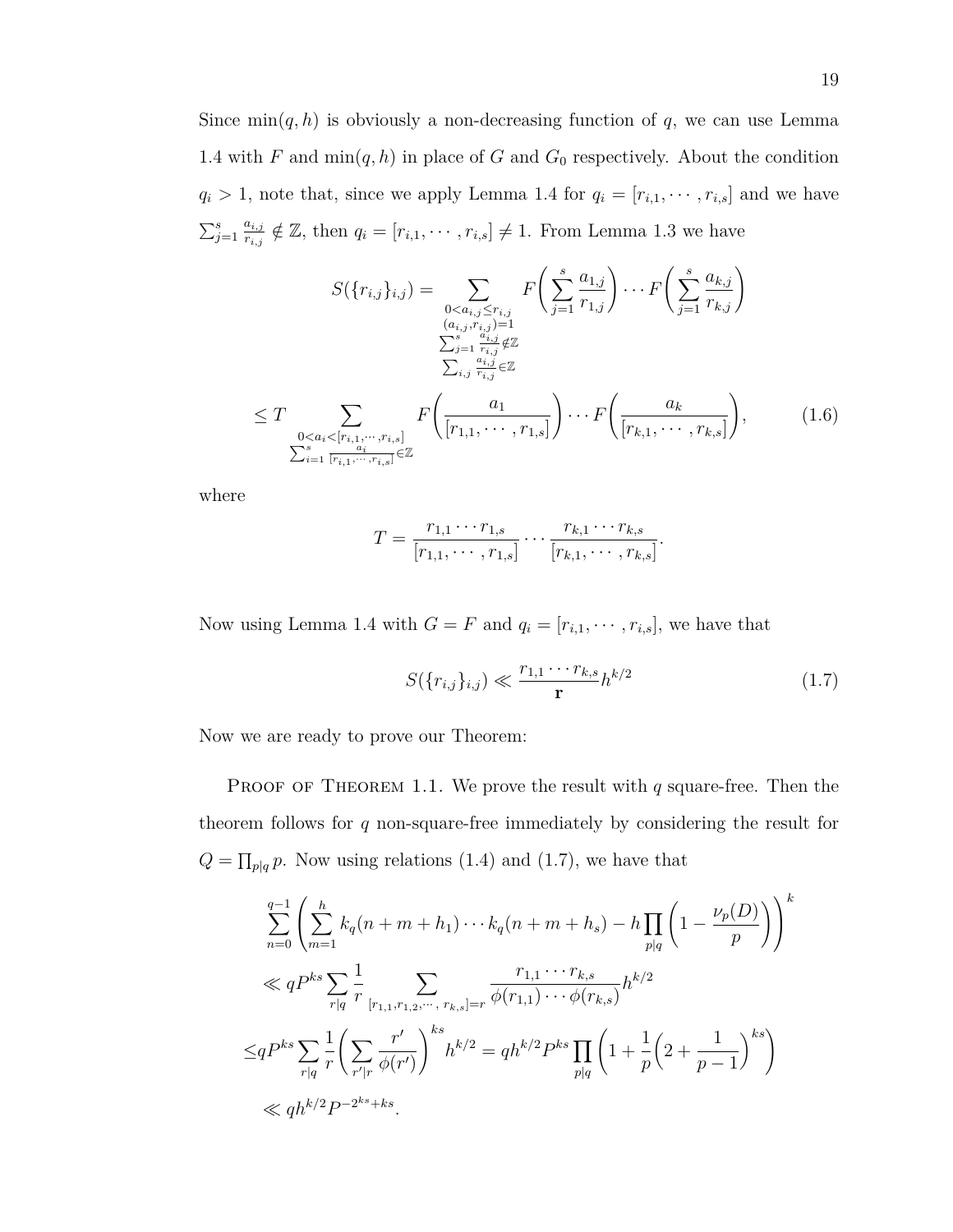The last inequality is valid since we have that

$$
\prod_{p|q} \left( 1 + \frac{1}{p} \left( 2 + \frac{1}{p-1} \right)^{ks} \right) = P^{-2^{ks}} \prod_{p|q} \left( 1 - \frac{1}{p} \right)^{2^{ks}} \left( 1 + \frac{1}{p} \left( 2 + \frac{1}{p-1} \right)^{ks} \right)
$$

and for  $p > (ks)^2$  we have

$$
\left(2 + \frac{1}{p-1}\right)^{ks} = 2^{ks} e^{O(\frac{ks}{p})}.
$$

Thus, from  $e^x > 1 + x$ , we find that

$$
\left(1 + \frac{1}{p}\left(2 + \frac{1}{p-1}\right)^{ks}\right) = 1 + \frac{2^{ks}}{p}\left(1 + O\left(\frac{ks}{p}\right)\right) < e^{\frac{2^{ks}}{p}},
$$

and, consequently

$$
\left(1 - \frac{1}{p}\right)^{2^{ks}} \left(1 + \frac{1}{p}\left(2 + \frac{1}{p-1}\right)^{ks}\right) < 1.
$$

If  $p \leq (ks)^2$ , then

$$
\left(1 - \frac{1}{p}\right)^{2^{ks}} \left(1 + \frac{1}{p}\left(2 + \frac{1}{p-1}\right)^{ks}\right) < e^{-\frac{2^{ks}}{p}} 3^{ks} < 1.
$$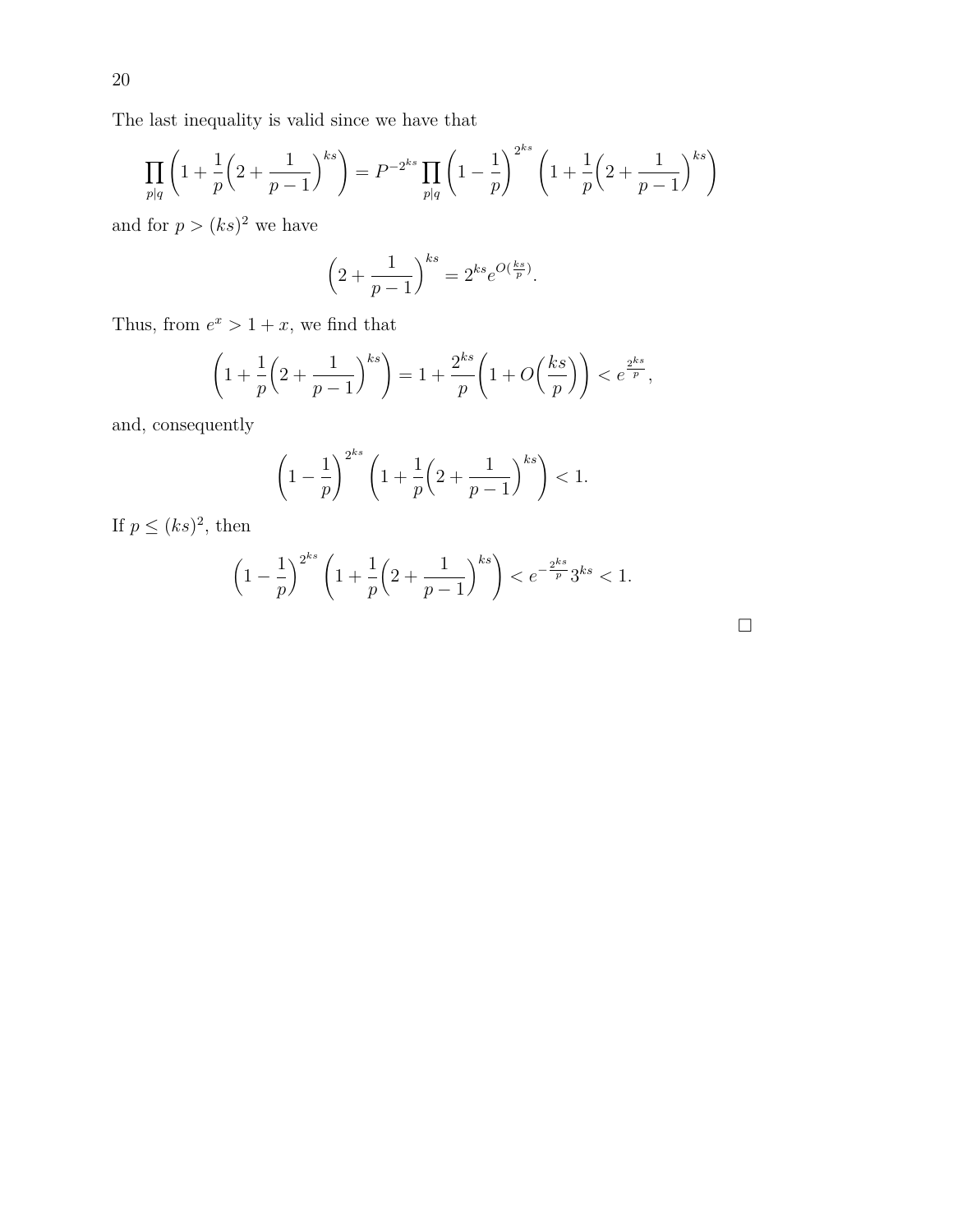# **CHAPTER 2**

### **A PROBABILISTIC ESTIMATE**

In this chapter we prove an estimate about the distribution of *s*-tuples of reduced residues using a probabilistic method. The estimate derived here is valid only when  $q$  is not divisible by any small prime, and in this case it is the best possible we can have. In particular, it's much better than our earlier exponential sum estimate in this range.

Let  $X_i$ , for  $1 \leq i \leq h$ , be independent identically distributed random variables such that

$$
{\rm Prob}(X_i = 1) = 1 - {\rm Prob}(X_i = 0) = P.
$$

Then

$$
X = X_1 + \cdots + X_h
$$

is called a *binomial random variable*. Given such a random variable *X*, we denote with  $\mu_k(h, P)$  its *k*-th moment about its mean, that is to say,

$$
\mu_k(h, P) := \mathbb{E}\Big((X - hP)^k\Big).
$$

We will use these random variables in the proof of the following Theorem:

**Theorem 2.1.** Let A be a set of h integers and  $h_1 < \cdots < h_s$ . Suppose that for *each prime divisor p of q we have*  $p > \max A - \min A + h_s - h_1$ *. Suppose also*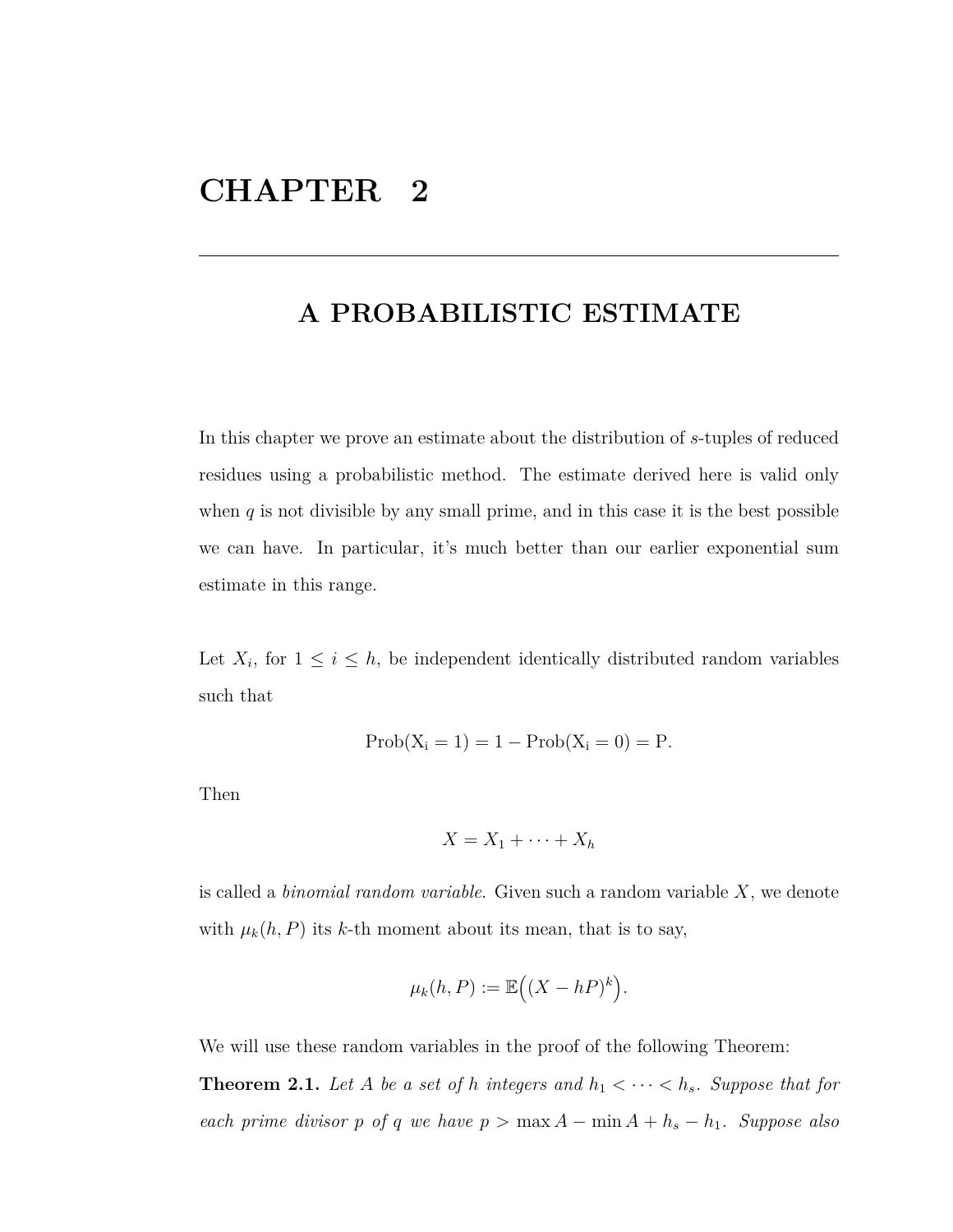*that*  $p > y$  *for all*  $p|q$ *. Then for*  $y > h^k$  *and for each fixed even*  $k > 1$ 

$$
M_k^{\mathcal{D}}(q,h) = \sum_{n=0}^{q-1} \Biggl(\sum_{\substack{m \in A \\ (n+m+h,q)=1 \\ 1 \leq i \leq s}} 1 - h\biggl(\frac{\phi(q)}{q}\biggr)^s \Biggr)^k \ll q \biggl(h\biggl(\frac{\phi(q)}{q}\biggr)^s \biggr)^{[k/2]} + q h\biggl(\frac{\phi(q)}{q}\biggr)^s,
$$

*which the implicit constant depends on*  $k$  *and*  $|h_1 - h_s|$ *.* 

*Remark* 2.1*.* Under the conditions of Theorem 2.1, it provides a better estimate than Theorem 1.1. Indeed Theorem 1.1 yields the estimate

$$
M_k^{\mathcal{D}}(q,h) \ll qh^{k/2}P^{-2^{ks}+ks}
$$

whereas by Theorem 2.1 we have that

$$
M_k^{\mathcal{D}}(q, h) \ll q \left( h \left( \frac{\phi(q)}{q} \right)^s \right)^{[k/2]} + q h \left( \frac{\phi(q)}{q} \right)^s.
$$

Comparing two bounds and using the fact that  $q\left(h\left(\frac{\phi(q)}{q}\right)\right)$ *q*  $\int^{s}$ <sup>[k/2]</sup>  $\leq qh^{k/2}P^{-2ks+ks}$ proves the point.

PROOF. The proof is similar to the proof of Lemma 9 in  $[6]$ , with a small variation which we explain. We have that

$$
\sum_{\substack{m \in A \\ (m+h_i,q)=1 \\ 1 \le i \le s}} 1 - h\left(\frac{\phi(q)}{q}\right)^s = \sum_{1 \le j \le H} \left(\sum_{\substack{m \in A_j \\ (m+h_i,q)=1 \\ 1 \le i \le s}} 1 - |A_j| \left(\frac{\phi(q)}{q}\right)^s\right)
$$

where

$$
A_j = \{ m \in A : m \equiv j \pmod{H} \},
$$

where  $H = |h_s - h_1| + 1$ . From Hölder's inequality with,  $\frac{1}{k} + \frac{1}{\frac{k}{k-1}} = 1$ , we have that

$$
\left| \sum_{i=1}^{H} a_i \right| \leq H^{\frac{k-1}{k}} \bigg( \sum_{i=1}^{H} |a_i|^k \bigg)^{\frac{1}{k}}
$$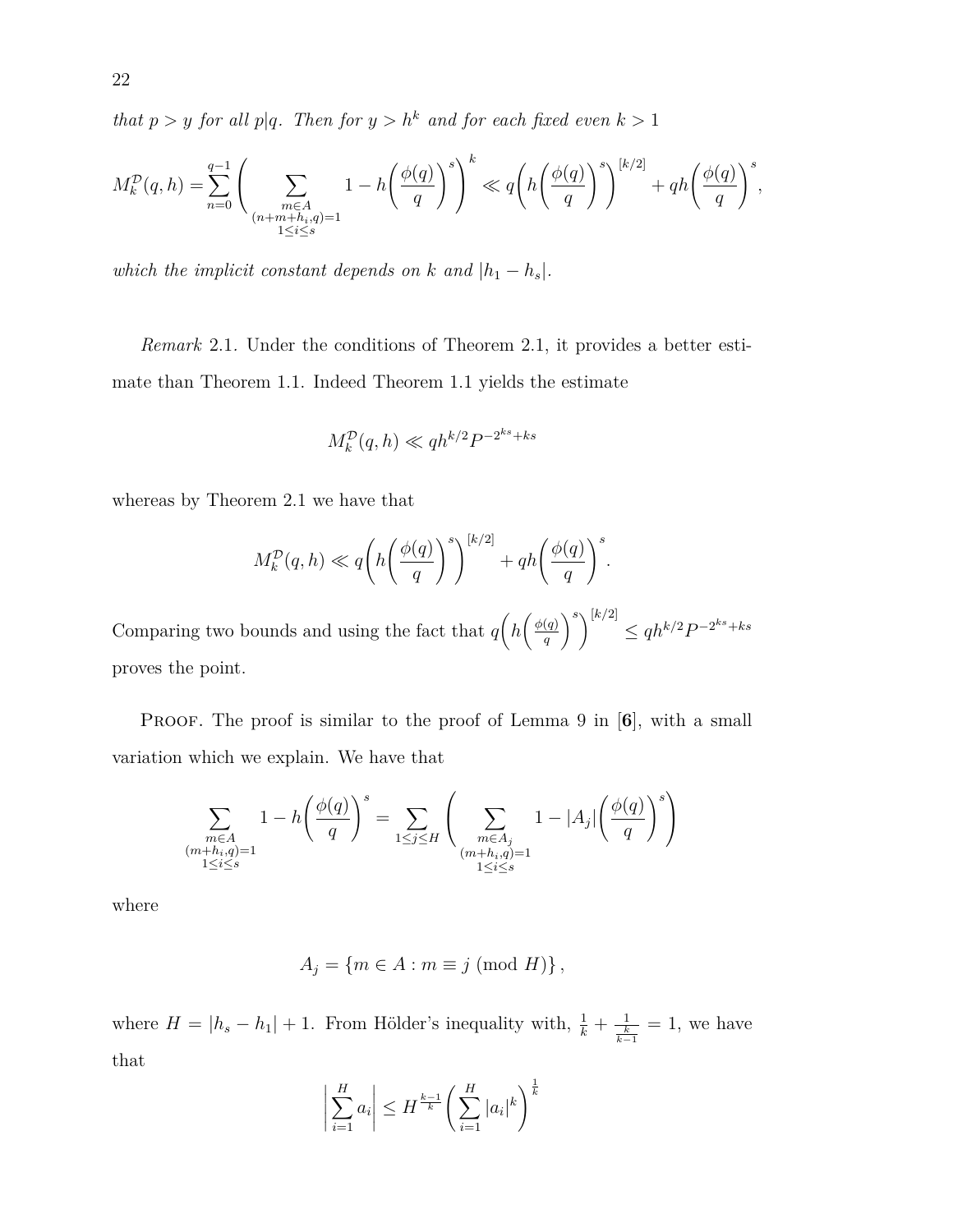and, consequently,

$$
\Bigg(\sum_{\substack{m\in A\\ (m+h_i,q)=1\\ 1\leq i\leq s}}1-h\bigg(\frac{\phi(q)}{q}\bigg)^s\Bigg)^k\leq H^{k-1}\sum_{1\leq j\leq H}\Bigg(\sum_{\substack{m\in A_j\\ (m+h_i,q)=1\\ 1\leq i\leq s}}1-|A_j|\bigg(\frac{\phi(q)}{q}\bigg)^s\Bigg)^k.
$$

Now we focus on

$$
S_j = \sum_{n=0}^{q-1} \left( \sum_{\substack{m \in A_j \\ (n+m+h_i,q)=1}} 1 - |A_j| \left( \frac{\phi(q)}{q} \right)^s \right)^k.
$$
 (2.1)

We note that

$$
S_j = \sum_{n} \sum_{r} {k \choose r} \left( \sum_{\substack{m \in A_j \\ (n+m+h_i,q)=1}} 1 \right)^r \left( -|A_j| \left( \frac{\phi(q)}{q} \right)^s \right)^{k-r}.
$$

Moreover, we have that

$$
\bigg(\sum_{\substack{m\in A_j\\ (n+m+h_i,q)=1\\ 1\leq i\leq s}}1\bigg)^r=\sum_{\substack{m_1,\cdots,m_r\in A_j\\ (n+m+h_i,q)=1\\ 1\leq i\leq s\\ 1\leq l\leq r}}1
$$

We will show that  $m_l + h_i \neq m_{l'} + h_{i'}$  for  $m_l \neq m_{l'}$ . Without loss of generality, we assume that  $m_l < m_{l'}$  and therefore  $m_l + h_i < m_{l'} + h_{i'}$ . This is true since  $m_l - m_{l'} \equiv 0 \pmod{H}$  and thus  $|m_l - m_{l'}| \geq H > |h_i - h_{i'}|$ . Now we claim that  $m_l + h_i \not\equiv m_{l'} + h_{i'}$  (mod *p*) for all *p*|*q*. Assume, on the contrary, that

$$
m_l + h_i \equiv m_{l'} + h_{i'} \pmod{p}
$$

for some  $p|q$ . Then we have that  $p|m_l + h_i - (m_{l'} + h_{i'})$ . We already have shown  $m_l + h_i - (m_{l'} + h_{i'}) \neq 0$ , therefore

$$
p \le |m_l - m_{l'}| + |h_i - h_{i'}|,
$$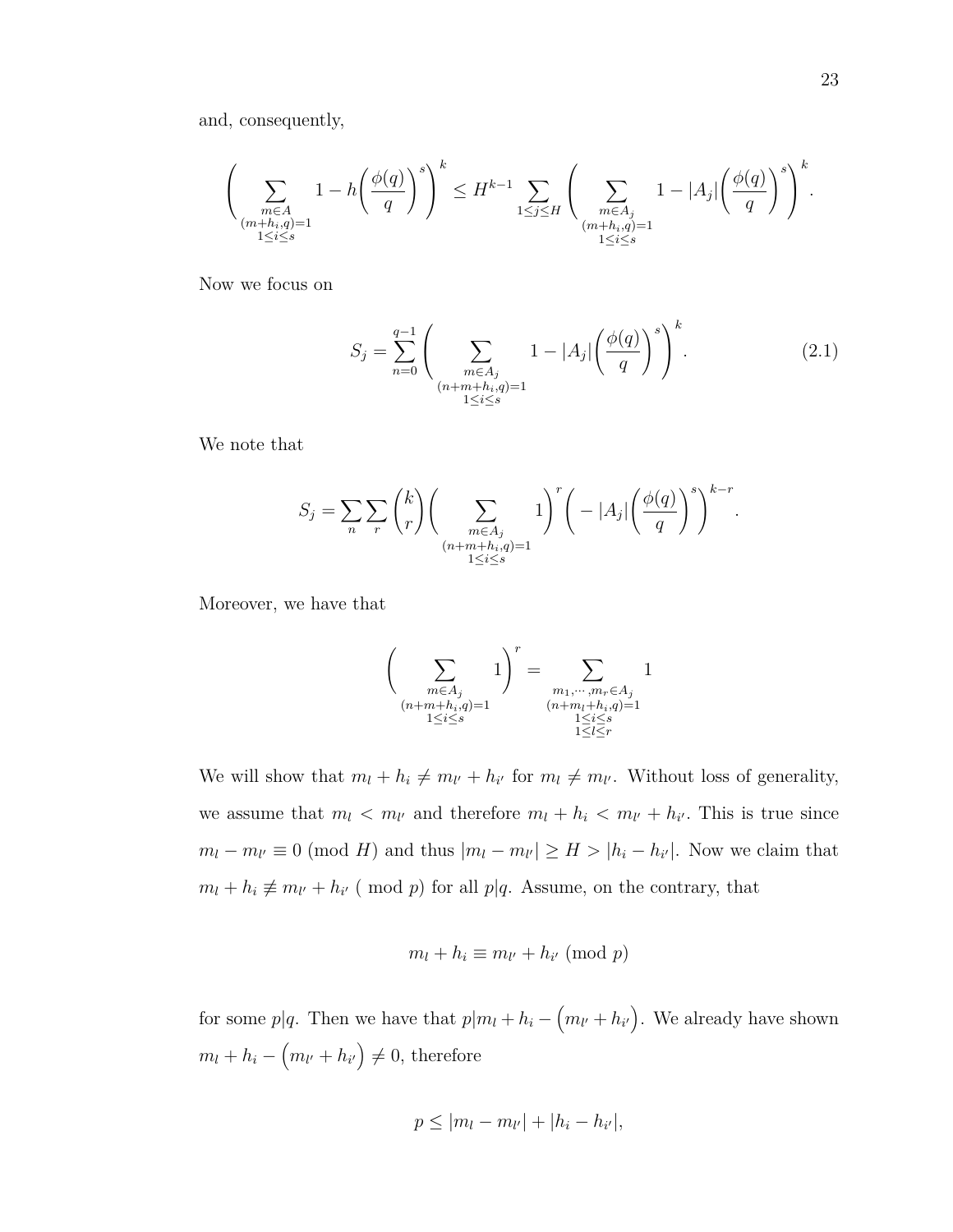which contradicts our assumption that  $p > \max A - \min A + h_s - h_1$ .

Applying these facts and changing the order of summation in  $S_j$ , we have that

$$
\sum_{\substack{n=0 \ (n+m_j+h_i,q)=1}}^{q-1} 1 = \prod_{p|q} (p-st),
$$
\n(2.2)\n
$$
\sum_{\substack{1 \le i \le s \ 1 \le j \le r}}^{q-1}
$$

where  $t = # \{m_1, \dots, m_r\}$ . Let  $S(r, t)$  denote the Stirling number of the second kind, i.e. the number of ways of partitioning a set of cardinality *r* into exactly *t* non-empty subsets. Following the proof of Lemma 9 in  $[6]$ ,  $S(r, t)t!$  is the number of surjective maps from a set of cardinality *r* to a set of cardinality *t*. We set  $S(r, 0) = 0$  so that we have

$$
\sum_{n=0}^{q-1} \sum_{\substack{m_1,\cdots,m_r \in A_j \\ (n+m_k+h_i,q)=1 \\ 1 \leq i \leq s \\ 1 \leq k \leq r}} 1 = \sum_{t=0}^{r} \sum_{\substack{\mathcal{B} \subseteq A_j \\ \text{card}(\mathcal{B}) = t}} S(r,t)t! \prod_{p|q} (p-st)
$$

As there are  $\binom{|A_j|}{l}$ *t* ) possible choices for  $\mathcal{B}$ , the above is

$$
q\sum_{t=1}^{r} \binom{|Aj|}{t} S(r,t)t! \left(\frac{\phi(q)}{q}\right)^{st} \prod_{p|q} \left(1 - \frac{st}{p}\right) \left(1 - \frac{1}{p}\right)^{-st}
$$

and, since  $p > y > h_s - h_1$  we have that

$$
\prod_{p|q} \left(1 - \frac{st}{p}\right) \left(1 - \frac{1}{p}\right)^{-st} = 1 + O_{st}\left(\frac{1}{y}\right)
$$

From Lemma 9 in [**6**, page.326] we have that

$$
S_j = q \sum_{r=0}^{k} {k \choose r} (-|A_j|P^s)^{k-r} \sum_{t=0}^{r} { |A_j| \choose t} S(r,t) t! (P)^{st} \left( 1 + O_{st}(\frac{1}{y}) \right)
$$

and

$$
q \sum_{r=0}^{k} {k \choose r} (-|A_j|P^s)^{k-r} \sum_{t=0}^{r} {|A_j| \choose t} S(r,t) t!(P)^{st} = \mu_k(|A_j|, P^s)
$$

using [**6**, page.327]. Thus

$$
S_j = q \sum_{r=0}^k {k \choose r} \left( -|A_j| \left( \frac{\phi(q)}{q} \right)^s \right)^{k-r} \sum_{t=0}^r { |A_j| \choose t} S(r,t) t! \left( \frac{\phi(q)}{q} \right)^{st} \left( 1 + O_{st} \left( \frac{1}{y} \right) \right)
$$
  
=  $q \mu_k \left( |A_j|, \left( \frac{\phi(q)}{q} \right)^s \right) + O \left\{ \frac{q}{y} \left( h \left( \frac{\phi(q)}{q} \right)^s \right)^k + h \left( \frac{\phi(q)}{q} \right)^s \right\},$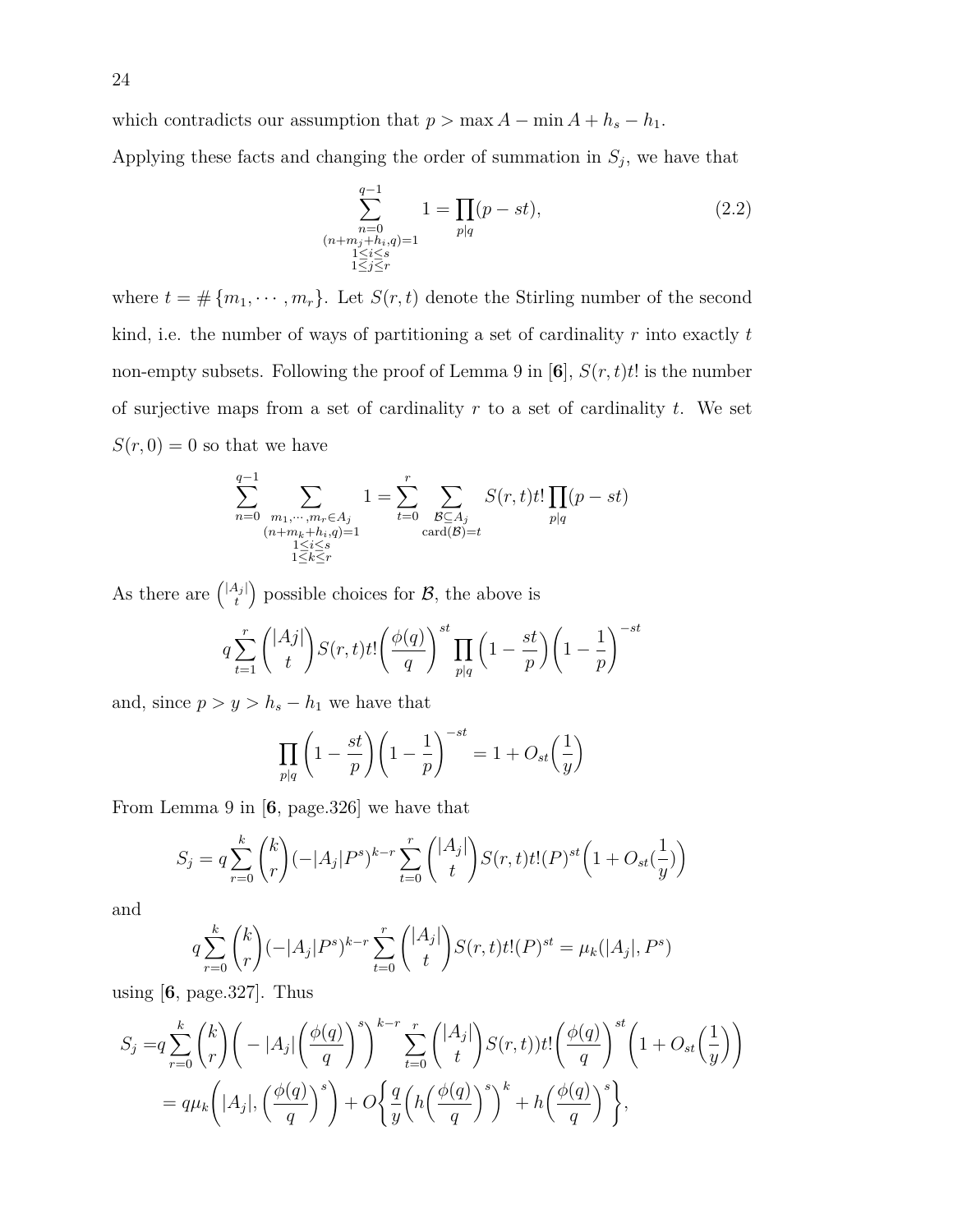using the fact that  $|A_j| \leq h$ . For the error term the dependence of the implicit constant on *t* can be considered to be a dependence on *k*, since  $t < s < k$  we also use  $\lambda$ 

$$
\frac{q}{y} \sum_{t=0}^r \binom{|A_j|}{t} \left(\frac{\phi(q)}{q}\right)^{st} \ll \frac{q}{y} \left( \left(h\left(\frac{\phi(q)}{q}\right)^s\right)^r + h\left(\frac{\phi(q)}{q}\right)^s \right)
$$

Next note that Lemma 11 of  $[6]$  states that, for any fixed integer  $k > 0$ ,  $\mu_k(h, P) \ll$  $(hP)^{[k/2]} + hP$ , uniformly for  $0 < P < 1$ ,  $h = 1, 2, 3, ...$  So

$$
\mu_k(|A_j|, P^s) \ll (|A_j|P^s)^{[k/2]} + |A_j|P^s \le (hP^s)^{[k/2]} + hP^s.
$$

Using this and and our assumption that  $y > h^k$ , we find that

$$
\sum_{n=0}^{q-1} \left( \sum_{\substack{m \in A \\ (n+m+h_i,q)=1}} 1 - h\left(\frac{\phi(q)}{q}\right)^s \right)^k \ll q \left( h\left(\frac{\phi(q)}{q}\right)^s \right)^{[k/2]} + qh\left(\frac{\phi(q)}{q}\right)^s, \quad (2.3)
$$

which concludes the proof of the Theorem.  $\Box$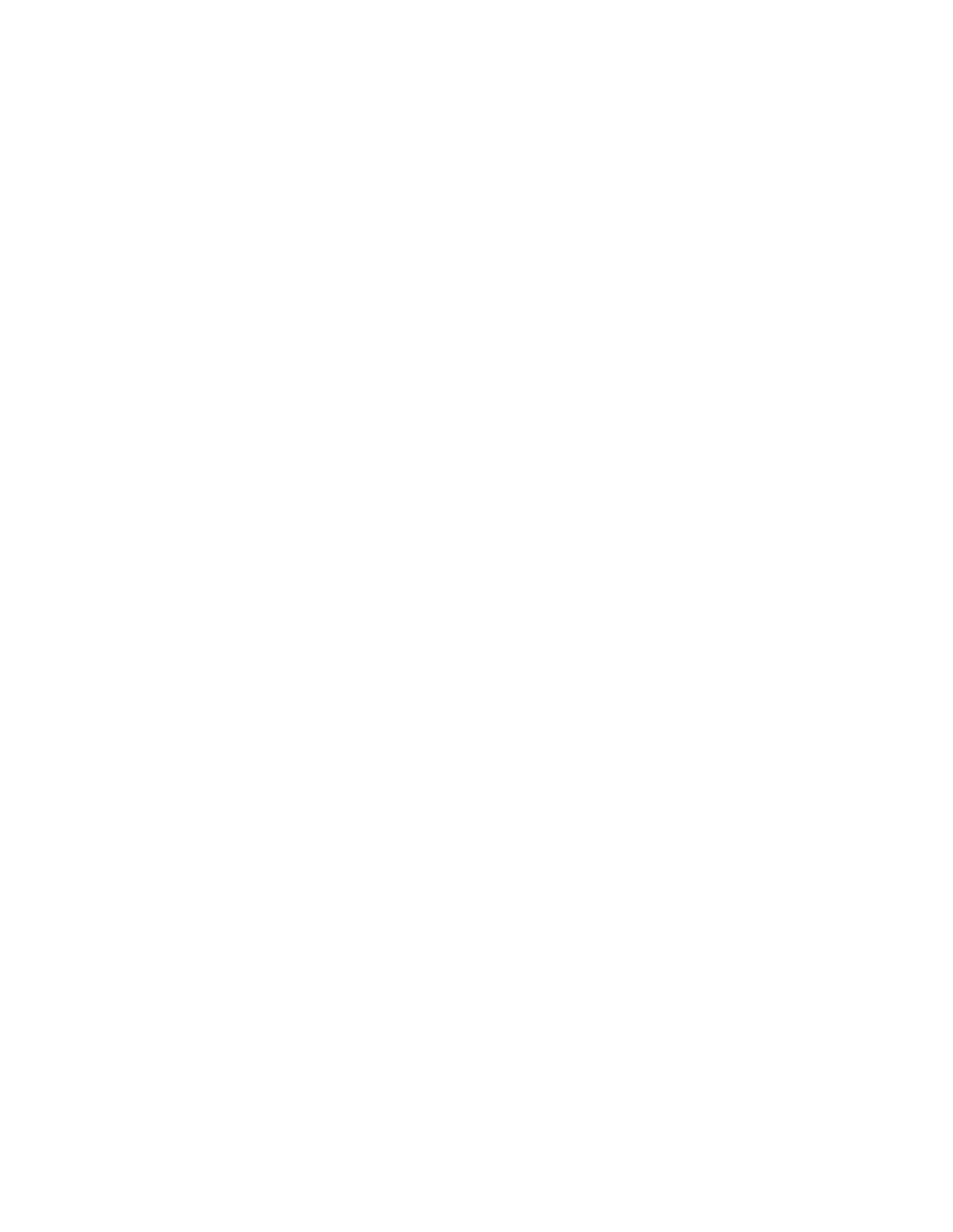# **CHAPTER 3**

### **THE PRINCIPAL ESTIMATE**

In this chapter we will prove our principal estimate about the distribution of *s*tuples of reduced residues, by combining both our probabilistic and exponential sum estimates. The new estimate that we derive here is valid for every *q* and it is better than our exponential sum estimate. Using the principal estimate, we will be able to prove Theorem 0.1.

**Theorem 3.1.** *Let k be a given even number, and fix constant A > k. Let*  $q_1 = \prod_{p|q}$ *p*≤*y p* and  $q_2 = \prod_{\substack{p|q \ p>y}}$  $p$ *, where*  $h^A > y > h^k$ *. Correspondingly we set*  $P_i = \frac{\phi(q_i)}{q_i}$  $\frac{(q_i)}{q_i}$  *for*  $i = 1, 2$ *. For*  $h > P^{-1}$  *we have* 

$$
M_k^{\mathcal{D}}(q,h) \ll q(hP^s)^{[k/2]} + qh(P)^s + qh^{k/2}P_1^{-2^{ks}+ks}P_2^{sk}.
$$

*And the implicit constant depends on k and s.*

*Remark* 3.1*.* We call the result above principal estimate. It is better than Theorem 1.1  $\left(M_k^{\mathcal{D}}(q, h) \ll qh^{k/2}P^{-2^{ks}+ks}\right)$  because of the factor  $P_2^{sk}$  in

$$
qh^{k/2}P_1^{-2ks+ks}P_2^{sk}.
$$

PROOF. Since *q* is square-free we have  $q = q_1q_2$  and  $(q_1, q_2) = 1$ . By the Chinese Remainder Theorem we have that

$$
M_k^{\mathcal{D}}(q,h) = \sum_{n_1=0}^{q_1-1} \sum_{n_2=0}^{q_2-1} D(n_1,n_2)^k,
$$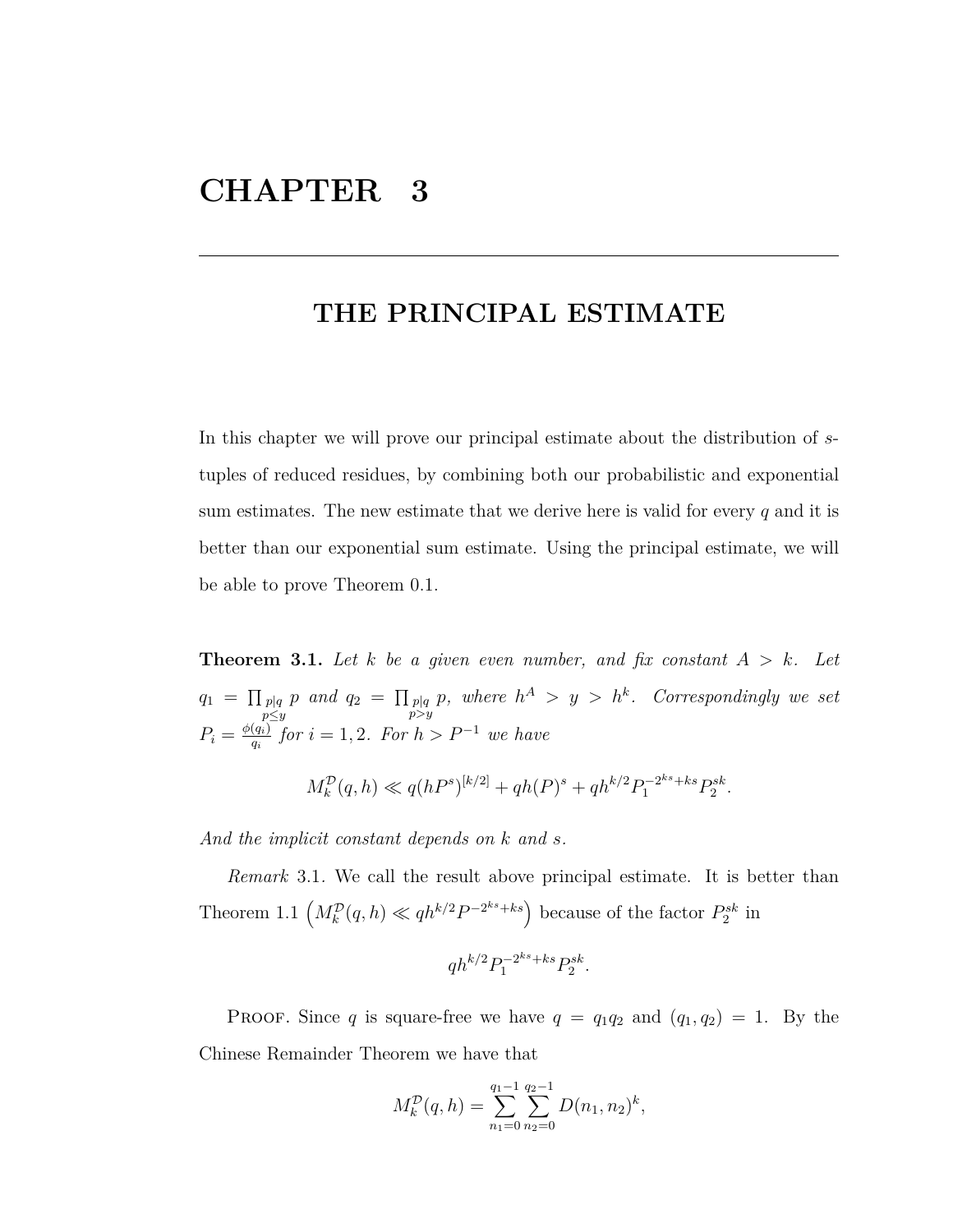28

where

$$
D(n_1, n_2) = \sum_{\substack{m=1 \ (n_i + m + h_j, q_i) = 1}}^{h} 1 - h \prod_{p \mid q} \left( 1 - \frac{\nu_p(\mathcal{D})}{p} \right).
$$
  

$$
\sum_{\substack{1 \le j \le s \\ i = 1, 2}}^{h} 1 - h \prod_{p \mid q} \left( 1 - \frac{\nu_p(\mathcal{D})}{p} \right).
$$

Following [6], we may write  $D = D_1 + D_2$  where

$$
D_1 = \prod_{p|q_2} \left( 1 - \frac{\nu_p(\mathcal{D})}{p} \right) \sum_{\substack{m=1 \ (n_1 + m + h_j, q_1) = 1}}^h 1 - h \prod_{p|q} \left( 1 - \frac{\nu_p(\mathcal{D})}{p} \right)
$$
  

$$
D_2 = \sum_{\substack{m=1 \ (n_i + m + h_j, q_1) = 1}}^h 1 - \prod_{p|q_2} \left( 1 - \frac{\nu_p(\mathcal{D})}{p} \right) \sum_{\substack{m=1 \ (n_1 + m + h_j, q_1) = 1}}^h 1
$$
  

$$
\frac{1 \le j \le s}{\sum_{i=1,2}} \prod_{\substack{1 \le j \le s}}^h 1 - \prod_{p|q_2} \left( 1 - \frac{\nu_p(\mathcal{D})}{p} \right) \sum_{\substack{n=1 \ (n_1 + m + h_j, q_1) = 1}}^h 1
$$

From Holder's inequality we have  $D^k \leq 2^k (D_1^k + D_2^k)$ , and consequently

$$
M_k^{\mathcal{D}}(q,h) \ll \sum_{n_1} \sum_{n_2} D_1^k + \sum_{n_1} \sum_{n_2} D_2^k.
$$

Since  $D_1$  is independent of  $n_2$ , we have that

$$
\sum_{n_1} \sum_{n_2} D_1^k \ll q_2 P_2^{sk} M_k^{\mathcal{D}}(q_1, h),
$$

which by Theorem 1.1 leads to

$$
\sum_{n_1} \sum_{n_2} D_1^k \ll_k q_2 P_2^{sk} q_1 h^{k/2} P_1^{-2ks+ks} = q h^{k/2} P_1^{-2ks+ks} P_2^{sk}.
$$

To estimate  $\sum_{n_1} \sum_{n_2} D_2^k$  let

$$
A_{n_1} = \{1 \le m \le h : (n_1 + m + h_j, q_1) = 1, 1 \le j \le s\}.
$$

Note that the size of  $A_{n_1}$  is

$$
\sum_{\substack{m=1 \ (n_1+m+h_j,q_1)=1}}^{h} 1,
$$

which, by a simple sieve argument, is  $\ll hP_1^s$ . Therefore

$$
\sum_{n_2} D_2^k = \sum_{n_2} \Biggl( \sum_{\substack{m \in A_{n_1} \\ (n_2 + m + h_j, q_2) = 1}} 1 - \prod_{p \mid q_2} \Biggl( 1 - \frac{\nu_p(\mathcal{D})}{p} \Biggr) |A_{n_1}| \Biggr)^k.
$$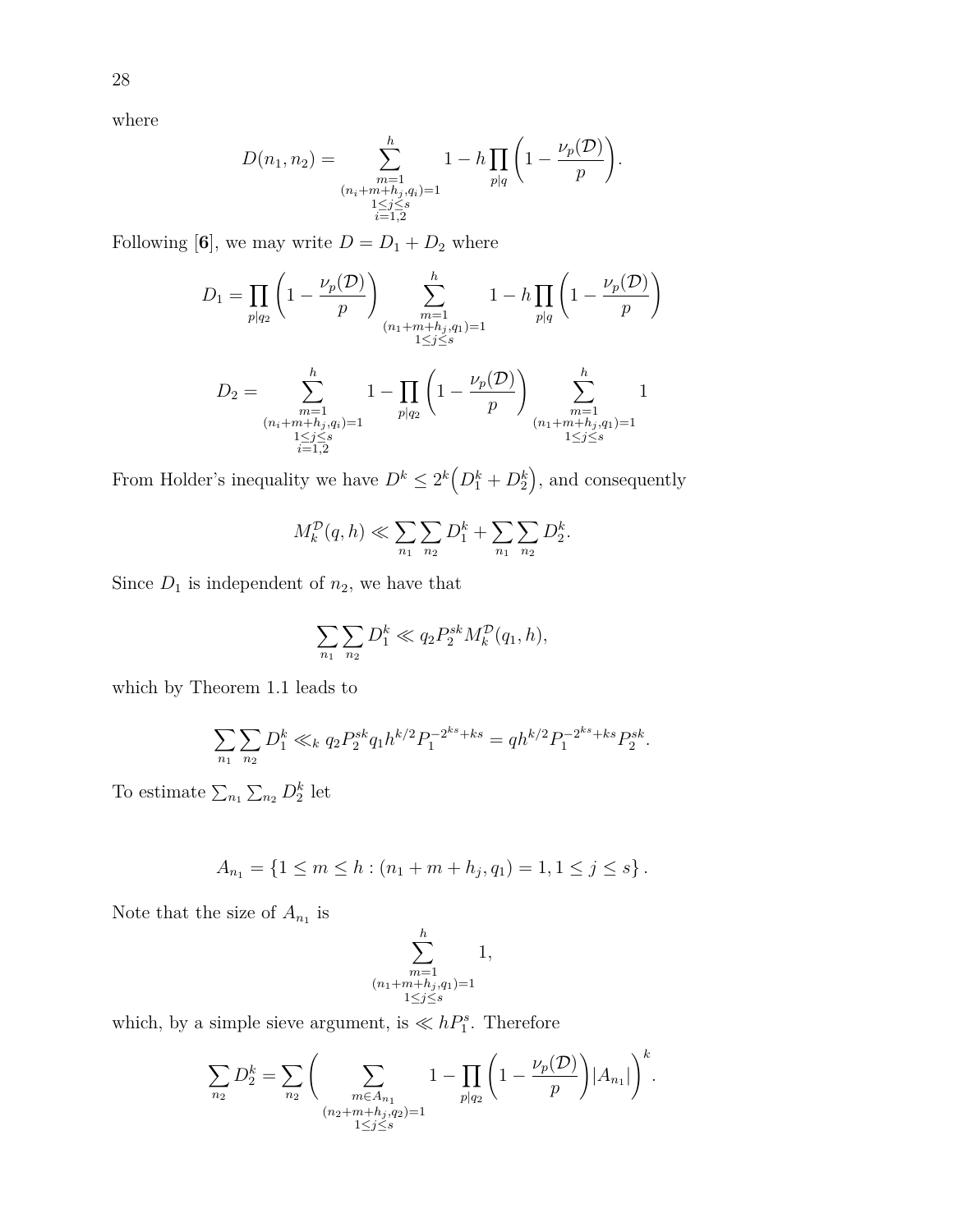Now, since  $y > h^k$  and  $p|q_2$ , we have that  $p > h^k$  and consequently

$$
\prod_{p|q_2} \left(1 - \frac{\nu_p(\mathcal{D})}{p}\right) = \prod_{p|q_2} \left(1 - \frac{s}{p}\right) = \prod_{p|q_2} \left(1 - \frac{1}{p}\right)^s \left(1 + O\left(\frac{1}{y}\right)\right).
$$

Next we need to use Theorem 2.1 with  $A = A_{n_1}$  and  $q = q_2$ . In order to do this we need to verify that  $p > \max A_{n_1} - \min A_{n_1} + h_s - h_1$  for all  $p|q_2$ . We have that max  $A_{n_1}$  – min  $A_{n_1} \leq h$  and, since for  $p|q_2$  we have  $p > y > h^k$ , it suffices to verify that  $h + H < h^k$ . This is true because *H* is fixed,  $k \geq 2$  and  $h > P^{-1}$ . (Note that we may assume  $P^{-1} > H$  else, otherwise,  $P^{-1}$  is bounded and we can deduce the result desired here from Theorem 1.1.) Using Theorem 2.1, we have that

$$
\sum_{n_2} D_2^k \ll q_2 \left( |A_{n_1}| \left( \frac{\phi(q_2)}{q_2} \right)^s \right)^{[k/2]} + q_2 |A_{n_1}| \left( \frac{\phi(q_2)}{q_2} \right)^s.
$$

Since  $|A_{n_1}| \ll hP_1^s$ , we have that

$$
\sum_{n_2} D_2^k \ll q_2 \bigg(h\bigg(\frac{\phi(q)}{q}\bigg)^s\bigg)^{[k/2]} + q_2 h\bigg(\frac{\phi(q)}{q}\bigg)^s,
$$

consequently we have that (with  $P = \frac{\phi(q)}{q}$ *q*  $\setminus$ 

$$
\sum_{n_1} \sum_{n_2} D_2^k \ll q(hP^s)^{[k/2]} + qhP^s.
$$

Finally, we arrive at our principal estimate

$$
M_k^{\mathcal{D}}(q,h) \ll q(hP^s)^{[k/2]} + qh(P)^s + qh^{k/2}P_1^{-2ks + ks}P_2^{sk}.
$$
 (3.1)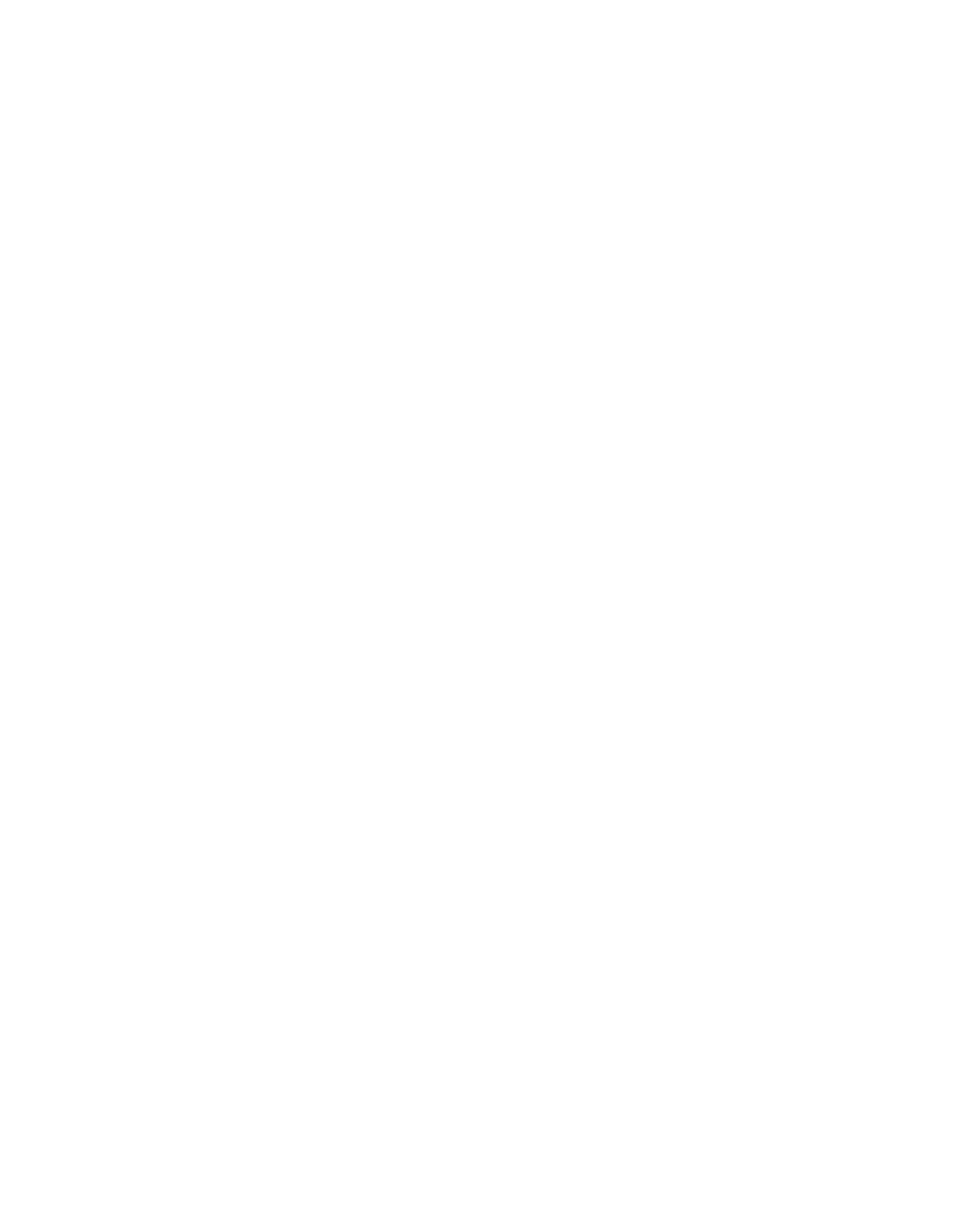# **CHAPTER 4**

### **PROOF OF THEOREM 0.1**

Let  $a_1 < a_2 < \cdots$  be the integers, such that  $a_i + h_j$  is co-prime to q for each  $h_j \in \mathcal{D}$ . Let

$$
L(x) = # \{ i : 1 \le i \le \phi_{\mathcal{D}}(q), a_{i+1} - a_i > x \}.
$$

We have that

$$
V_\lambda^{\mathcal{D}}(q)=\lambda\int_0^\infty L(x)x^{\lambda-1}dx.
$$

Obviously,  $L(x) \le \prod_{p|q}(p - \nu_p(\mathcal{D})) < CqP^s$  for some constant  $C = C(\mathcal{D})$ . Therefore for  $x < P_{\mathcal{D}}^{-1}$  $\left(\text{with } P_p = \prod_{p|q} \right)$  $\left(1-\frac{\nu_p(\mathcal{D})}{n}\right)$  $\binom{(\mathcal{D})}{p}$ , since  $P_p \asymp P^s$ , we have that  $\lambda \int_{0}^{P_{\mathcal{D}}^{-1}}$  $\int_0^{P_{\mathcal{D}}^{-1}} L(x) x^{\lambda-1} \ll qP^s \int_0^{P_{\mathcal{D}}^{-1}}$  $\int_0^{+\infty} x^{\lambda-1} \ll q(P^s)^{1-\lambda}.$ 

To bound  $L(x)$  for larger *x*, we note that if  $a_{i+1} - a_i > h$ , for some integer *h*. Then

$$
\sum_{\substack{m=1\\(n+m+h_j,q)=1\\1\leq j\leq s}}^h 1-hP_{\scriptscriptstyle\mathcal{D}}=-hP_{\scriptscriptstyle\mathcal{D}}
$$

for  $a_i \leq n < a_{i+1} - h$ . Let *k* be a fixed even integer bigger than 2 $\lambda$ . Then

$$
\sum_{\substack{i=1 \ a_{i+1}-a_i>b}}^{qP_{\mathcal{D}}} (a_{i+1}-a_i-h)(hP_{\mathcal{D}})^k \le M_k^{\mathcal{D}}(q,h). \tag{4.1}
$$

If  $h = \left[\frac{x}{2}\right]$  and  $a_{i+1} - a_i > x$ , then  $a_{i+1} - a_i - h > h$ , so the left-hand side of (4.1) is  $\geq h(hP_p)^k L(x)$ . Combining this with our principal estimate, Theorem (3.1)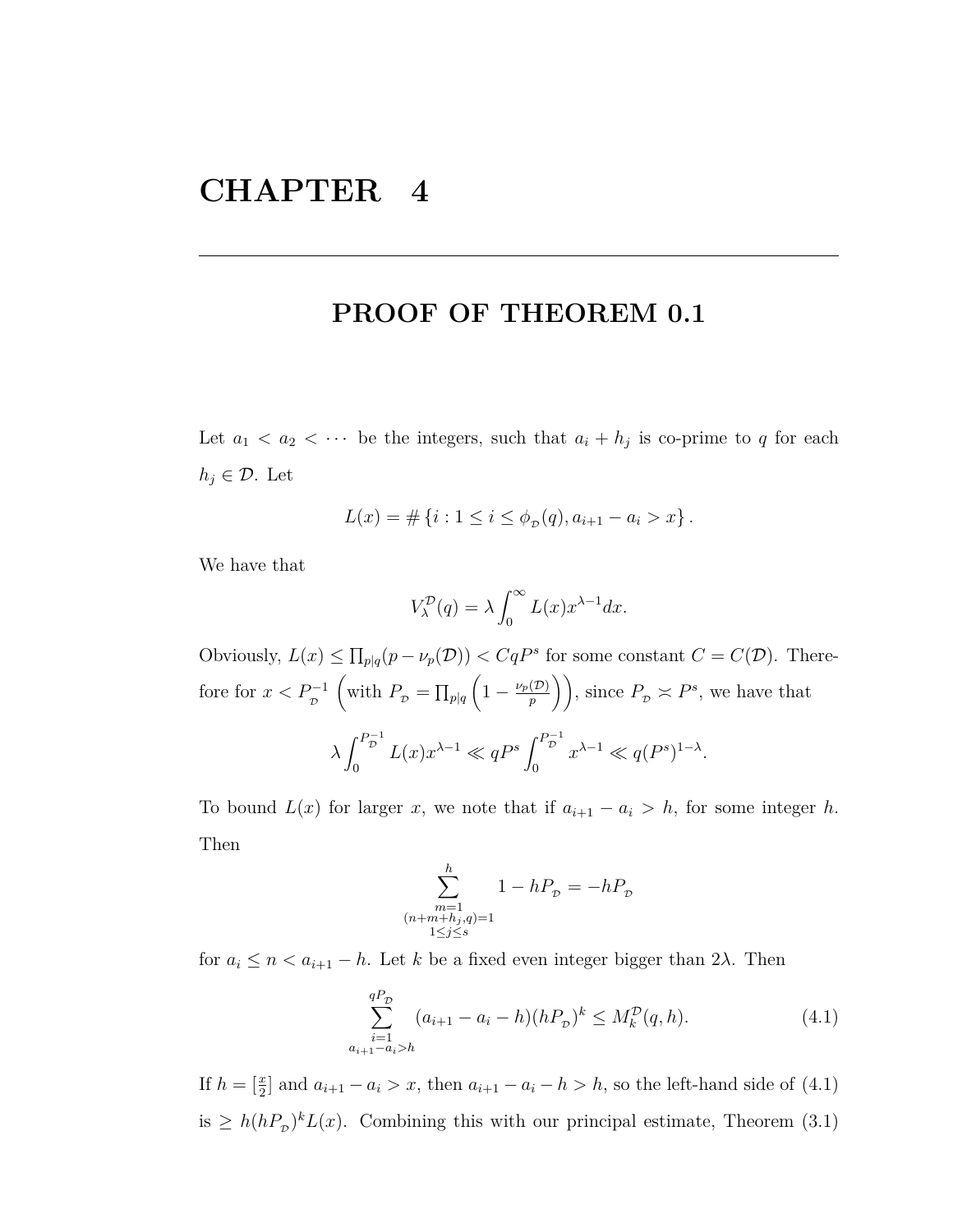yields

$$
x(xP_p)^k L(x) \ll q((xP_p)^{k/2} + x^{k/2} P^{ks} P_1^{-2ks}).
$$

Now for  $x < e^{P^{-\alpha}}$ , if  $y = x^{2k} + 1$  where,  $\alpha = \frac{ks}{2^{ks}}$  $\frac{ks}{2^{ks+1}}$ , then we have

$$
P_1^{-1} = \left(\prod_{p < y} (1 - \frac{1}{p})\right)^{-1} \ll \log y \ll \log x \ll P^{-\alpha}.
$$

Therefore

$$
P_1^{-2ks} \ll (P^{-\alpha})^{2ks} \ll P^{-\frac{sk}{2}}.
$$

So we have

$$
L(x) \ll \frac{qP_p}{(xP_p)^{\frac{k}{2}+1}}.
$$

By integrating both sides we deduce that

$$
\int_{P_0^{-1}}^{e^{P^{-\alpha/k}}} L(x)x^{\lambda-1}dx \ll \int_{P_{\mathcal{D}}^{-1}}^{e^{P^{-\alpha/k}}} \frac{qP_{\mathcal{D}}}{(xP_{\mathcal{D}})^{\frac{k}{2}+1}}x^{\lambda-1}dx.
$$

Since  $\frac{k}{2} + 1 > \lambda$  we have

$$
\int_{P_{\mathcal{D}}^{-1}}^{P^{-\alpha/k}} L(x) x^{\lambda-1} dx \ll q P_{\mathcal{D}}^{1-\lambda} \ll q(P^s)^{1-\lambda}.
$$

For larger *x* we use Theorem 1.1, which gives us that

$$
M_k^{\mathcal{D}}(q,h) \ll qh^{k/2}P^{-2^{ks}+ks}.
$$

Therefore we have

$$
L(x) \ll \frac{qP^{-2ks}}{x^{\frac{k}{2}+1}}
$$

and

$$
\int_{e^{P^{-\alpha/k}}}^{\infty} L(x) x^{\lambda-1} dx \ll qP^{-2ks} \int_{e^{P^{-\alpha/k}}}^{\infty} \frac{x^{\lambda-1}}{x^{\frac{k}{2}+1}} dx
$$

So taking  $k = 2\lfloor \lambda \rfloor + 1$  implies that

$$
\int_{e^{P^{-\alpha/k}}}^{\infty} L(x) x^{\lambda-1} dx \ll q \frac{P^{-2ks}}{e^{P^{-\alpha/k}}} \ll q(P^s)^{1-\lambda},
$$

for  $P^{-1}$  large enough, which finishes the proof.